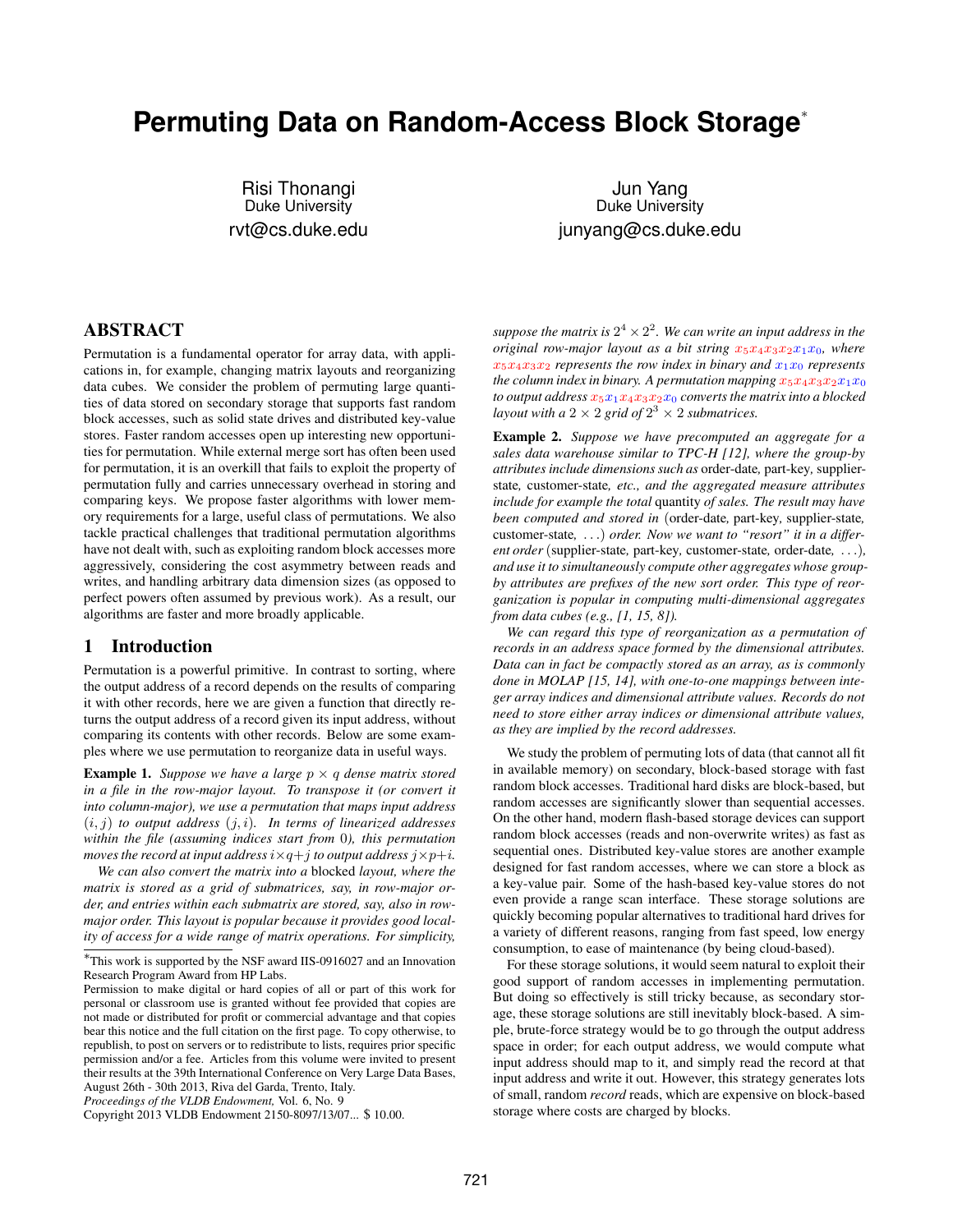Another strategy is sorting. We would associate each record with a key whose comparison order reflects the desired output order, and simply run the external merge sort algorithm on these keycarrying records. Sorting is strikingly effective. In fact, it has been shown [13] that *general* permutation is as expensive as sorting in the I/O model of computation (for large enough data). For many types of permutations encountered in practice, however, permutation can be cheaper than sorting when conditions are right.

We show, in this paper, that we can indeed do much better than sorting (and the brute-force strategy) for a large class of useful permutations. The key intuition is that, by analyzing the permutation function, we can figure out what subset of input records to read into memory at one time—we call them *action records*. For each set of action records, we permute them in memory and write them to desired output addresses. Each set of action records is chosen carefully such that they are clustered in both input and output address spaces; hence, reads and writes are on the granularity of blocks instead of records. To illustrate, consider a simple example.

Example 3. *Consider a permutation that changes the ordering of records within each block and the ordering of blocks in the input file, but does not move any record across block boundaries. Suppose we have only one block of memory. We can choose records in each input block to be a set of action records. We read in each input block, permute its records, and write it out to the desired output block address. This strategy is "one-pass" in that it reads and writes each block only once (albeit in random order). Moreover, it remains one-pass regardless of how large the input is.*

*This feat would be difficult to accomplish with external merge sort, whose number of passes depends on the input size. With some tweaking, external merge sort can be made one-pass for special cases (e.g., almost-sorted input). However, its sequential access pattern makes changing block ordering hard, and it lacks a general framework for exploiting the properties of a given permutation.*

Translating this intuition into a general, practical algorithm is not as simple. Some permutations require multiple passes to implement efficiently, with careful choices of action records for each pass. The realities of "imperfect" data dimension sizes and the performance characteristics of modern random-access block storage also make it challenging to achieve optimal performance. Specifically, we make the following technical contributions:

- We handle *address-digit permutations* (*ADP*), which can be defined as functions permuting digits in a mixed-radix representation of the address space. ADP naturally captures all example permutations discussed earlier, as well as others such as bitreversal (popular for Fast Fourier Transforms) and z-order (popular as a space-filling curve). We design efficient algorithms for performing ADP on random-access block storage, characterize the space of execution strategies, and develop techniques to search for optimal strategies that minimize cost.
- Many types of modern random-access block storage exhibit interesting asymmetries between read and write costs, and between non-overwrite and in-place write costs. For example, writes on flash-based storage tend to be more expensive than reads in terms of time, energy, as well as wear effect; in-place writes (and hence partial block writes) are even more expensive because they require first clearing a large "erasure block." Writes on distributed key-value stores, and especially in-place writes, also tend to be more expensive than reads because of replication and consistency. Our approach is fully cognizant of these performance characteristics. Our algorithms use "nice" I/O patterns that avoid partial block writes as much as possible. We build into our algorithms a mechanism called *filtered reads*

to explore the trade-off between reads and writes—by performing more reads, we can reduce the number of passes and hence writes. Our optimization techniques consider this trade-off in finding execution strategies that minimize the overall cost.

- We show that our approach significantly outperforms external merge sort on several fronts. For typical block sizes, we only need a small amount of memory to enable efficient one-pass permutation of arbitrarily large input. If multiple passes are required, the number of passes depends on the inherent difficulty of the permutation, not on the input size; thus, the cost scales linearly with input size. In contrast, sorting will take more than one pass in most practical cases, and its cost is superlinear in the input size. Furthermore, sorting requires key comparisons and operates on a less efficient data representation, where each record must carry a key for comparison. For Example 2, the key includes all dimension attribute values. Our approach, however, does not require such a key to be stored, as the address of a record in the input already encodes where it would be in the output. This saving can be substantial with many dimensions, and it translates to proportionally smaller intermediate result sizes and lower cost per pass for our approach.
- While there has been some work on permuting data on secondary storage, our approach is practically more general and more efficient for random-access block storage. Previous approaches focus on hard drives, while ours achieves better performance by exploiting random block accesses more aggressively and considering the cost asymmetry between reads and writes. Furthermore, previous approaches typically assume that input, memory, and block sizes are all conveniently perfect powers of 2, and consider permutations defined using address bit permutations. For such approaches to work with an input address space consisting of d dimensions of arbitrary sizes, padding is required and may blow up the data size (and hence execution cost) by a factor exponential in  $d$ . We choose to tackle general mixed-radix address spaces. While doing so requires addressing a number of nontrivial technical challenges, the resulting solutions are more efficient and have broader practical applicability.

After covering the preliminaries in Section 2, we will begin by considering a simple case in Section 3, where addresses can be represented using a single radix, and block and memory sizes are perfect powers of this radix. We will then consider the general, mixedradix case in Section 4. In Sections 3 and 4, starting with a very simple algorithm, we will present a series of improvements and generalizations, each building on the previous. Section 5 presents our experimental evaluation. We discuss future extensions and related work in Section 6, before concluding in Section 7.

## 2 Preliminaries

We consider a class of permutations which we call *address-digit permutations* (*ADP*). It is related to the so-called *BPC permutations* [4], which we further discuss in Section 6.

Consider the (0-based) address of a record in a file in the mixedradix representation with  $n$  digits. The  $n$ -dimensional space of such addresses is specified by integer radices  $\mathfrak{r} = (r_{n-1}, \ldots, r_1, r_0)$ , where  $r_i \geq 2$  for all  $i \in [0, n)$ . The lowest-order (least significant) digit is at position 0. We use  $\langle x_{n-1}, \ldots, x_1, x_0 \rangle_{\mathfrak{r}}$ , where  $0 \leq x_i < r_i$ , to denote the (linearized) record address

$$
\sum_{i=0}^{n-1} \left( x_i \prod_{j
$$

within the file. We omit subscript  $r$  when the context is clear.

An ADP is a permutation that can be defined as a permutation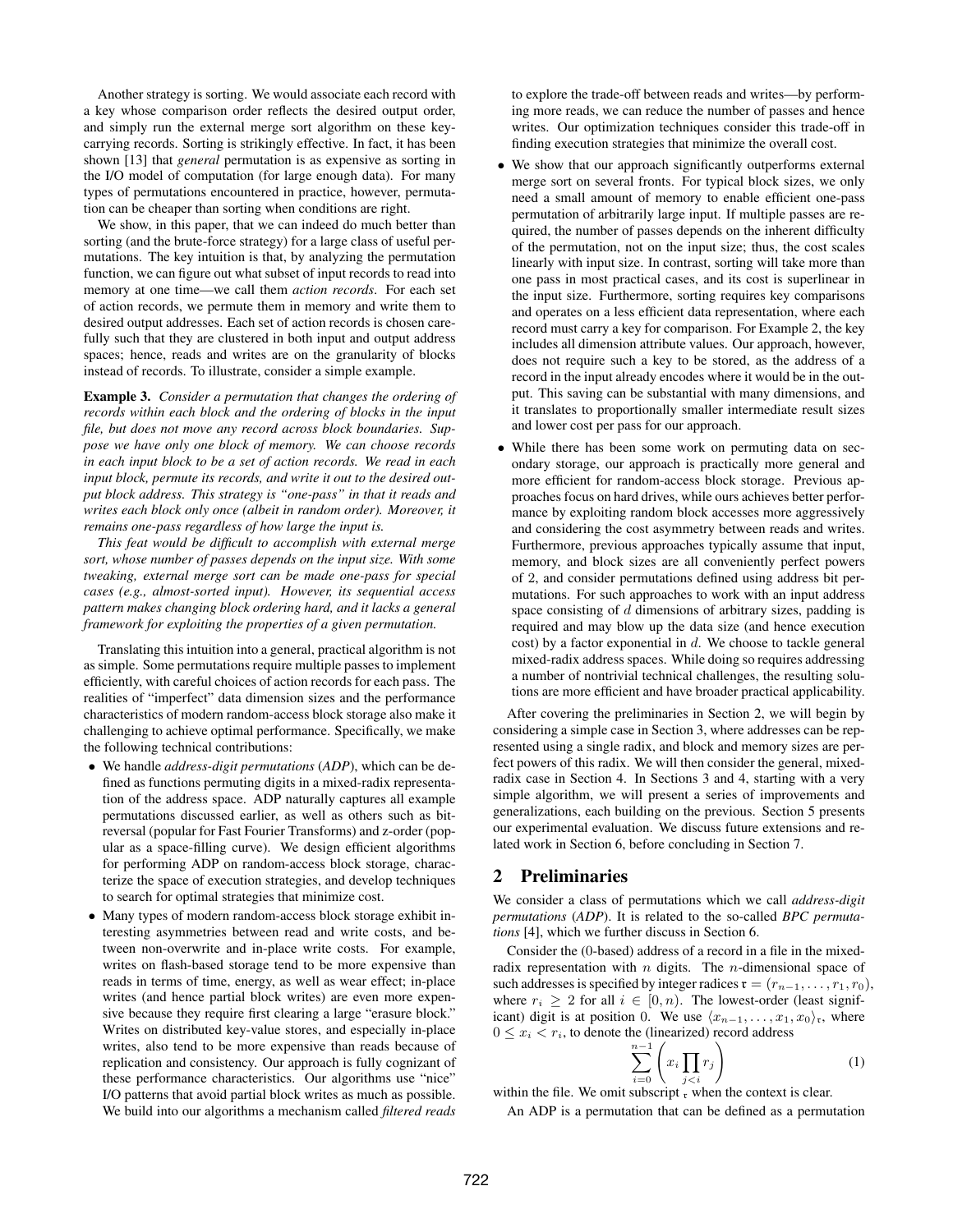of digits in the mixed-radix representation of an address. More precisely, it is defined by a permutation  $\pi$  of the digit positions  $0, 1, \ldots, n-1$ , which maps a digit at position i to position  $\pi(i)$ . This ADP moves the record at input address  $\langle x_{n-1}, \ldots, x_1, x_0 \rangle_{\mathfrak{r}}$ to output address

 $\pi(\langle x_{n-1}, \ldots, x_1, x_0 \rangle_{\mathfrak{r}}) = \langle x_{\pi^{-1}(n-1)}, \ldots, x_{\pi^{-1}(1)}, x_{\pi^{-1}(0)} \rangle_{\pi(\mathfrak{r})},$ where  $\pi(\mathfrak{r}) = (r_{\pi^{-1}(n-1)}, \ldots, r_{\pi^{-1}(0)})$  denotes the resulting radices for output record addresses.<sup>1</sup> As an example, consider  $\pi_1$  in Figure 1 of a 6-digit input address space. It maps position 0 to 3, 1 to 1, etc. Effectively,  $\pi_1$  moves a record from input address  $\langle x_5, x_4, x_3, x_2, x_1, x_0 \rangle$  to output address  $\langle x_4, x_3, x_0, x_2, x_1, x_5 \rangle$ . Figure 1 also shows how the output is further permuted by another ADP  $\pi_2$ . Although not shown here, the digits in general can have different radices, which permutations carry along.

Records are stored compactly in a file consisting of a sequence of *blocks*. We assume that all records have a fixed size, and no records span multiple blocks. Let  $B$  denote the block size, as measured by the number of records. We also assume that the data is *dense* in the input address space; i.e., there is a record at every address  $\langle x_{n-1}, \ldots, x_0 \rangle$ , where  $x_i \in [0, r_i)$  for each i. The total number of records is therefore  $N = \prod_{i=0}^{n-1} r_i$ . For example, Figure 2 illustrates an input file with a 6-bit address space, as well as the output file obtained by applying  $\pi_1$  in Figure 1 (ignore for now the illustration of algorithmic steps between them).

Note that there is no need to store record addresses explicitly for permutation because they are implied by record positions within the file. For instance, as discussed, the data cube in Example 2 need not store any dimension attribute values for its records.

We briefly discuss how to handle variable-size records and nondense input data in Section 6.

**Additional Notation** Let  $S \subseteq [0, n)$  denote a set of digit positions in (the mixed-radix representation of) an address. A *setting*  $\theta_S$  of S assigns each position  $i \in S$  a value  $\theta_S(i) \in [0, r_i)$ . A setting  $\theta_S$  is *complete* if  $S = [0, n)$ . Note that a specific record address is a complete setting. A setting  $\theta_S$  is *partial* if  $S \subseteq [0, n)$ . When writing a partial setting  $\theta_S$ , we use  $\perp$  for digits whose positions are not in  $\tilde{S}$ . We write  $x^k$  for a sequence of  $\tilde{k}$  digits with the same value x. For example,  $\langle 1, 1, 0, 1, \perp^2 \rangle$  denotes a partial setting that sets the four highest-order digits (positions 5 through 2) to 1, 1, 0, and 1, while leaving the two lowest-order digits unset.

We say that two settings  $\theta_{S_1}$  and  $\theta_{S_2}$  are *compatible* if for every position  $i \in S_1 \cap S_2$ ,  $\theta_{S_1}(i) = \theta_{S_2}(i)$ .

Given a setting  $\theta_S$ , let  $\Omega_{S'}(\theta_S)$ , where  $S' \subseteq S$ , denote the setting for S' that is compatible with  $\theta_S$ . Think of this operator as "project." For example,  $\Omega_{[2,4)}(\langle 1,1,0,1,\perp^2 \rangle) = \langle \perp^2,0,1,\perp^2 \rangle$ .

Let  $\mathfrak{V}_{S'}(\theta_S)$ , where  $S \subseteq S'$ , denote the set of settings for  $S'$  that are compatible with  $\theta_S$ . Think of this operator as "enumerate." As a special case,  $\mathcal{O}_{[0,n)}(\theta_S)$  denotes the set of all record addresses (i.e., complete settings) compatible with  $\theta_S$ . As another special case,  $\mathcal{O}_S(\langle \perp^n \rangle)$  denotes the set of all possible settings for S; we use  $\mathcal{O}_S$  as a shorthand for it. For example, if all radices are 2,  $\mathcal{O}_{[0,6)}$ returns all bit strings of length 6. Finally, we let  $\mathcal{O}_{\varnothing} = {\langle \perp^n \rangle }$ .

Given an ADP  $\pi$  and a set S of digit positions in the input address space, we use  $\pi(S)$  to denote the set  $\{\pi(i) \mid i \in S\}$ , the resulting positions of the digits in  $S$  in the output address space. Given a setting  $\theta_S$ , we use  $\pi(\theta_S)$  to denote the result of applying  $\pi$  to  $\theta_S$ , which is a setting of  $\pi(S)$  in the output record address that assigns each digit position  $j \in \pi(S)$  the value  $\theta_S(\pi^{-1}(j))$ .

**Algorithm 1:** ADP<sup>basic</sup>  $(R, \pi)$ : basic single-pass, single-radix ADP.

**Input**: R: a file of  $r^n$  records;  $\pi$ : an ADP where  $\delta(\pi) \leq m - b$ . Output: a file containing permuted records.

```
1 A \leftarrow [0, b) \cup F(\pi);
```

```
2 \overline{A} \leftarrow [0, n) \setminus A;<br>3 \pi_{\text{mem}} \leftarrow q_2 \circ \pi
```

```
3 \pi_{\text{mem}} \leftarrow g_2 \circ \pi \circ g_1, where:<br>
g_1 \leftarrow i \mapsto (i+1)-th smallest element of A, for 0 \leq i < |A|, and
       g_2 \leftarrow i \mapsto number of elements in \pi(A) smaller than i;
```
**4 foreach**  $\theta_{\overline{A}} \in \mho_{\overline{A}}$  **do** // *each possible setting of* A

- 5 | clear memory;
- **6** foreach  $\theta_{[b,n)} \in \mathcal{O}_{[b,n)}(\theta_{\overline{A}})$  in asc. order **do**
- 7 **read input block with id**  $\hat{\theta}_{[b,n)}$  **and append it to memory;**
- 8 permute records in memory by  $\pi_{\text{mem}}$ ;
- **9** foreach  $\vartheta_{[b,n)} \in \mathcal{O}_{[b,n)}(\pi(\theta_{\overline{A}}))$  in asc. order do
- 10 write the next memory block as output block with id  $\vartheta_{[b,n)}$ ;

# 3 Single-Radix ADP with Perfect-Power Block and Memory Sizes

Let us start simple. Assume that all radices in an  $n$ -digit input address space are the same  $(r)$ , so the total number of input records is  $N = r^n$ . Assume further that the block size is  $B = r^b$ , a perfect power of the radix; and that the size of available memory (also measured in number of records) is  $M = r^m$ , where  $b \le m \le n$ .

We need some new terminology to help with exposition. We call the *b* lowest-order digits (at positions  $b - 1, \ldots, 1, 0$ ) *in-digits* (for in-block digits); they specify the address of a record within the block storing it. We call the remaining higher-order digits (at positions  $n-1$ ,  $n-2$ , ..., *b*) *out-digits* (to contrast with in-digits). A setting of all out-digits identifies a block within the file; we call this setting the *block id*. For example, in Figure 2,  $r = 2$  and  $n = 6$ , so addresses are 6-bit strings;  $b = 3$ , so a block can be identified by the  $n - b = 3$  highest-order bits (out-digits) while the remaining  $b = 3$  bits (in-digits) vary among records within the block;  $m = 4$ , so the memory holds  $2^m = 16$  records or  $2^{m-b} = 2$  blocks.

Given an ADP  $\pi$ , we are especially interested in those out-digits in the input address space that are turned by  $\pi$  into in-digits in the output address space. We call these the *entering* digits of  $\pi$ . Let  $F(\pi) = \{i \in [b, n) \mid \pi(i) < b\}$  denote their digit positions in the input address space ("F" is for "entering *F*rom positions"). Let  $\delta(\pi) = |F(\pi)|$  denote the number of entering digits. For example, for  $\pi_1$  in Figure 1, there is only one entering digit 5 (position within the input address space). Thus,  $\delta(\pi_1) = 1$ . On the other hand, if we consider the composition of two ADPs in Figure 1,  $\pi_2 \circ \pi_1$  (i.e.,  $\pi_1$  followed by  $\pi_2$ ), then  $F(\pi_2 \circ \pi_1) = \{4, 5\}$ , and  $\delta(\pi_2 \circ \pi_1) = 2$ .

As we shall see, given an ADP  $\pi$ ,  $\delta(\pi)$  gives a measure of how "difficult"  $\pi$  is. Example 3 has discussed the case when  $\delta(\pi) = 0$ ; i.e.,  $\pi$  keeps all out-digits out and in-digits in (though  $\pi$  may change the ordering among out-digits and the ordering among in-digits). In this case, we can do  $\pi$  in one pass with only one block of memory.

## 3.1 Basic Single-Radix ADP

Basic One-Pass Single-Radix ADP With more than one block of memory, we can handle a more difficult ADP  $\pi$  with  $\delta(\pi) > 0$ in one pass. More precisely, we show how, using memory of size  $r^{m}$  (or, equivalently,  $r^{m-b}$  blocks), we can perform in one pass an ADP  $\pi$  where the number of entering digits  $\delta(\pi) \leq m - b$ .

On a high level,  $ADP<sub>pass</sub><sup>basic</sup>$  (shown as Algorithm 1) works in iterations. Each iteration processes a set of "action records": it first reads  $r^{\delta(\pi)}$  blocks containing these action records into memory (they fit because  $\delta(\pi) \leq m-b$ ), permutes these records in memory, and writes them out as  $r^{\delta(\pi)}$  output blocks.

More specifically, ADP<sup>basic</sup> selects and processes action records for each iteration as follows. It partitions the input digit positions

<sup>&</sup>lt;sup>1</sup>We overload  $\pi$  so that in addition to as a function acting on digit positions, we can also interpret it as a function on addresses or a function on radices.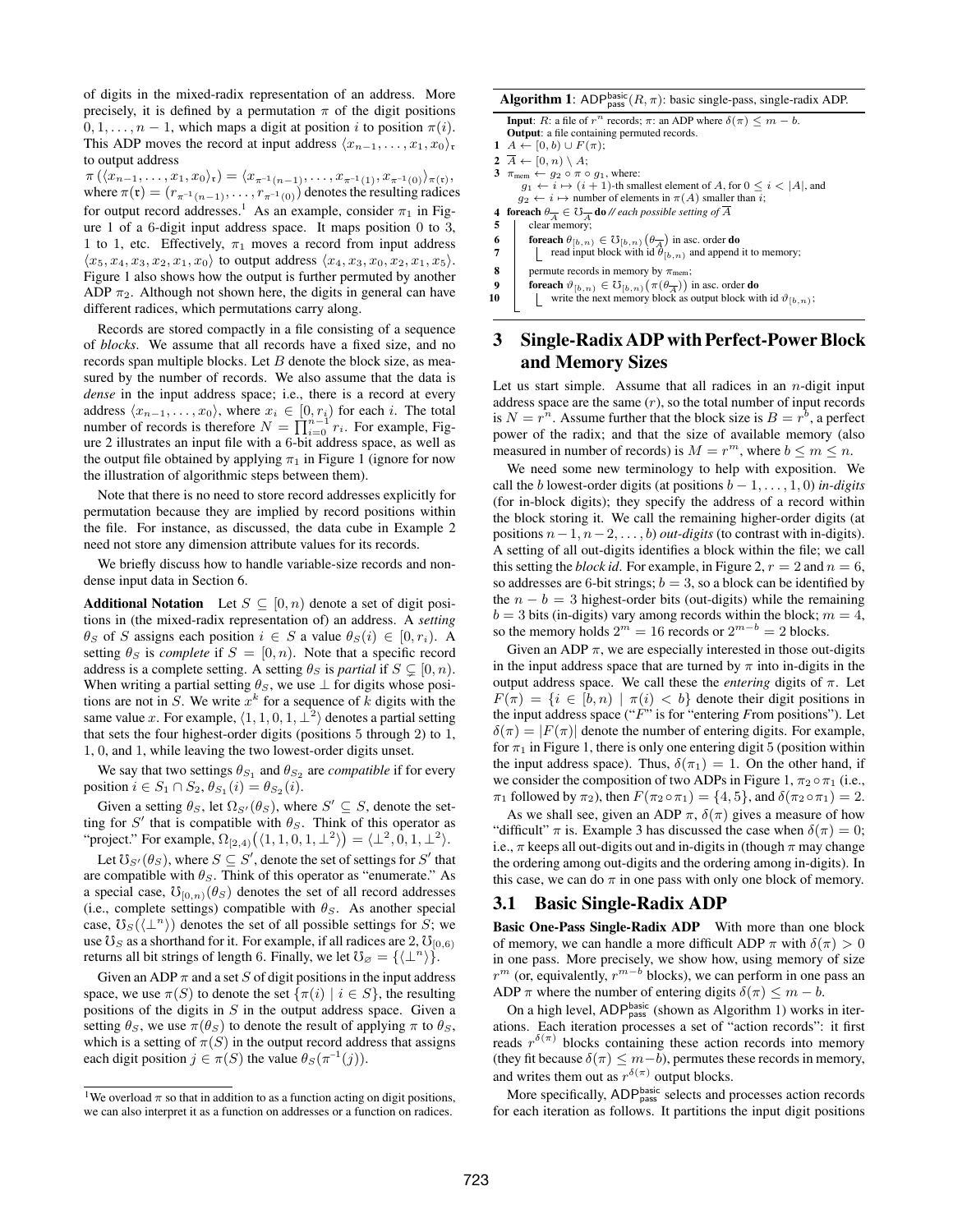

Figure 1: Illustration of ADPs  $\pi_1$ ,  $\pi_2$ , and their composition  $\pi_2 \circ \pi_1$ , in a 6-digit address space. Action digits chosen by ADP<sup>basic</sup> for  $\pi_1$ marked with strips to their right; in the output address space they are marked to their left.



and  $\pi_2$  (assuming  $b = 3$ ) are shown—action **Figure 2:** ADP<sup>basic</sup> performing  $\pi_1$  in Figure 1;  $r = 2$ ,  $n = 6$ ,  $b = 3$ , and  $m = 4$ . Records are color-coded digit positions in the input address space are by their output ordering. Block boundaries are shown with thick lines. Action digits in input and output addresses are shown in red. There are a total of 4 iterations. Contents of the memory during these iterations are shown with the two middle rows; dashed lines separate the iterations.

into two groups:

- *Action* digits,  $A$ , which include in-block digit positions  $[0, b)$ and entering digit positions  $F(\pi)$ . For example, Figure 1 shows the actions digits for  $\pi_1$  and  $\pi_2$ .
- *Non-action* digits,  $\overline{A}$ , which include all remaining digits.

Each iteration of ADP<sup>basic</sup> considers a particular setting  $\theta_{\overline{A}}$  of  $\overline{A}$ (Line 4). Figure 2, which shows how ADP<sup>basic</sup> works for  $\pi_1$  in Figure 1, serves as an example accompanying the description below:

• The action records are those whose input addresses are compatible with  $\theta_{\overline{A}}$ . There are exactly  $r^{|A|}$  of them, and they occupy exactly  $r^{|A|-b} = r^{\delta(\pi)}$  full input blocks. ADP<sub>pass</sub> reads all these blocks into memory (Lines 6–7).

For example, in Figure 2, where  $\overline{A} = \{3, 4\}$ , the first iteration reads two blocks (memory size) of action records whose input addresses are compatible with  $\langle \perp, 0, 0, \perp^3 \rangle$ .

• Initially, the ordering of action records in memory is consistent with their ordering in the input file.  $ADP<sub>pass</sub><sup>basic</sup>$  permutes them in memory, in place, such that their ordering becomes consistent with the desired output ordering. This in-memory permutation,  $\pi_{\text{mem}}$ , is itself an ADP over the memory address space. It is invariant across iterations, and is precomputed by Line 3.

Figure 2 illustrates how this  $\pi_{\text{mem}}$  is applied to action records in memory consistently across iterations.

- Now, we go through memory blocks in order, and write them to appropriate locations in the output file (Lines 9–10). The output blocks have ids that compatible with the setting for  $A$  (or more precisely,  $\pi(\theta_{\overline{A}})$ ) in the current iteration of the outer loop.
	- For example, in the first iteration shown in Figure 2,  $\theta_{\overline{A}} =$  $\langle \perp, 0, 0, \perp^3 \rangle$ , so  $\pi(\theta_{\overline{A}}) = \langle 0, 0, \perp, \perp^3 \rangle$ , which gives us the two output blocks whose ids' two highest-order bits are 0s.

There are a total of  $r^{|A|}$  iterations. For example, in Figure 2, it takes four iterations to apply  $\pi_1$ .

Overall,  $ADP<sub>pass</sub><sup>basic</sup>$  reads the entire input once in a specific order, and writes the output in a specific order. Thus, the I/O cost of  $ADP<sub>pass</sub><sup>basic</sup>$ , if we simply count the total number of block accesses, is exactly  $2N/B$ . Intuitively, ADP<sup>basic</sup> permutes digits within A (which includes in-digits in either input or output address space) in memory in each of its iterations; it permutes out-digits simply using random block I/Os.

**Basic Multi-Pass Single-Radix ADP** ADP<sup>basic</sup> allows up to  $m$ b out-digits in the input address to move to in-digit positions in the output address. Given an ADP  $\pi$ , if  $\delta(\pi) > m - b$ , we cannot complete  $\pi$  using a single invocation of ADP<sub>pass</sub>. In this case, we adopt a simple multi-pass strategy: we use  $\lceil \frac{\delta(\pi)}{m-b} \rceil$  passes, each of which calls ADP<sup>basic</sup> to move up to  $m - b$  out-digits to in-digit positions. As a shorthand, we say that a pass *admits* an out-digit in the input address if the pass moves this digit to an in-digit position in the output address.

For example, consider the ADP  $\pi = \pi_2 \circ \pi_1$  in Figure 1. Suppose  $m = 4$  and  $b = 3$ . Since  $m - b < \delta(\pi) = 2$  (both 4 and 5 are entering input digit positions), we cannot perform  $\pi$  in one pass of ADP<sub>pass</sub>. Instead, we would use two passes, as illustrated by Figure 1: the first pass performs  $\pi_1$  (to admit  $x_5$ ), and the second pass perform  $\pi_2$  (to admit  $x_4$ ).

Discussion The basic approach outlined in this subsection already offers compelling advantages over sorting. The cost of multipass ADP, measured by the total number of block I/Os, is  $\lceil \frac{\delta(\pi)}{m-b} \rceil \cdot \frac{2N}{B}$ The number of passes,  $\lceil \frac{\delta(\pi)}{m-b} \rceil$ , is independent of the input size. Note that  $\delta(\pi) \leq b$  because the number of entering digits cannot exceed the number of in-digits. Therefore, as long as  $m \geq 2b$ , we are guaranteed a one-pass solution. For example, assuming a typical block size of 8kB and a fairly small record size of 4B, we need only  $\left(\frac{8kB}{4B}\right)^2 \cdot 4B = 16MB$  of memory to guarantee a one-pass solution for arbitrarily large input and arbitrary ADP. Bigger records would lower the memory requirement further. In contrast, one-pass sorting is generally impossible once the input exceeds memory size, and the cost of multi-pass sorting is superlinear in the input size.

.

These advantages are possible because of  $ADP<sub>pass</sub><sup>basic</sup>$ 's aggressive use of random block I/Os. To make our approach more practical, however, we still need to consider additional performance characteristics of modern random-access block storage, as well as arbitrary radices that do not "fit" memory and block sizes; both issues can significantly impact efficiency and applicability.

## 3.2 Improved Single-Radix ADP

We consider characteristics of modern random-access block storage to improve the basic approach of Section 3.1 in several ways. First, we can make I/Os "nicer"—instead of accessing random individual blocks, we strive to make larger requests spanning multiple consecutive blocks, and turn writes into appends. While they do not change the number of block I/Os in the case we consider in this section (single-radix ADP with perfect-power block and memory sizes), nicer I/Os can be more efficient if per-request overhead is high. Furthermore, they will become crucial for bounding the number of block I/Os in the general case we consider in Section 4, where I/O requests are no longer aligned with block boundaries.

The second idea, already mentioned in Section 1, is the use of "filtered reads" to account for the cost asymmetry between reads and writes. Intuitively, at the expense of reading some unnecessary data, filtered reads let us admit more digits in each pass, thereby decreasing the required number of passes (and hence writes).

In this subsection we show how to realize these improvements. We first present, in Section 3.2.1, an improved one-pass algorithm, which follows a given "plan" specifying what and how to permute.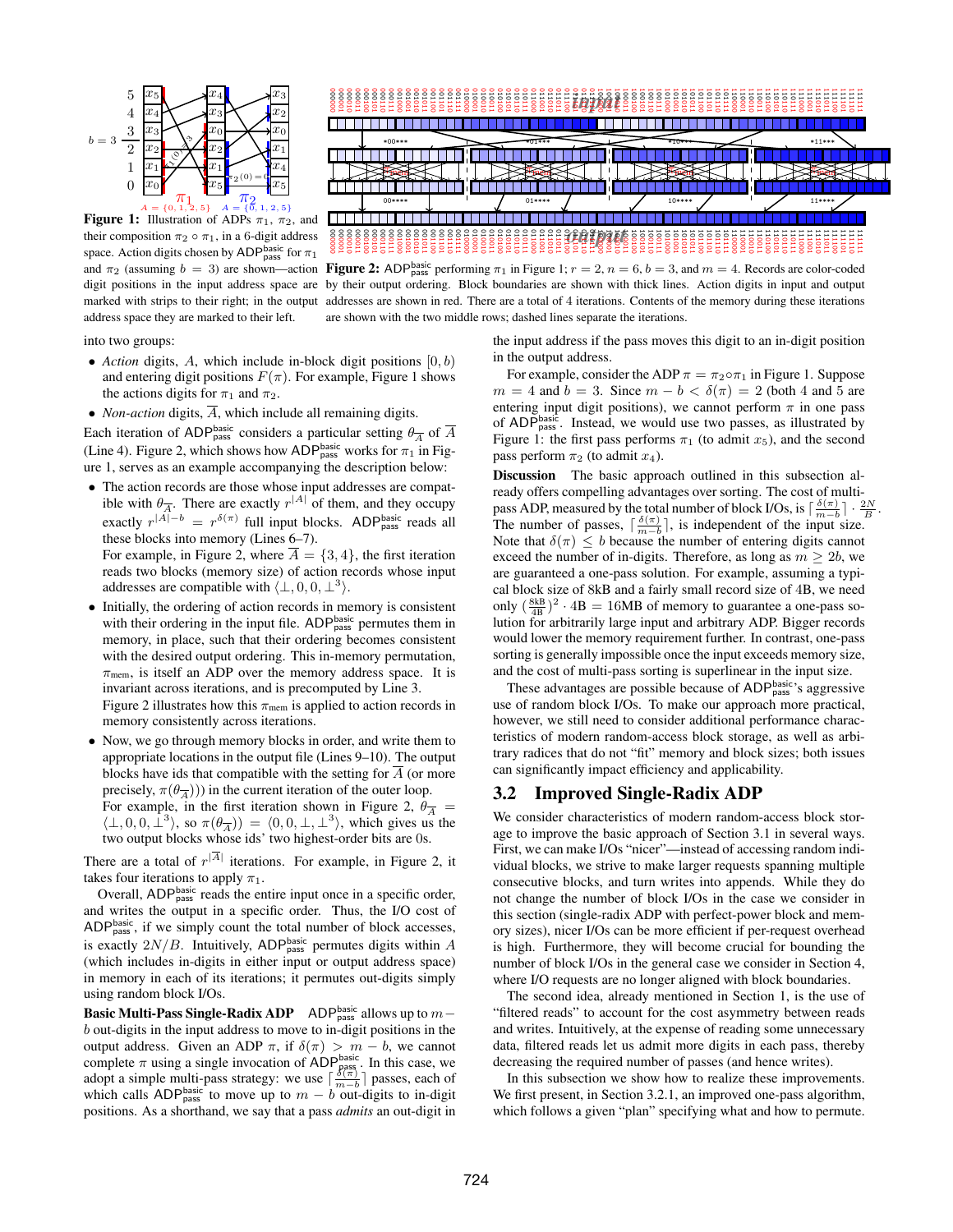The plan choice affects performance (e.g., admitting more digits beyond  $m - b$  will incur higher read costs). Thus, in Section 3.2.2, we discuss how to choose the optimal strategy for performing a given ADP, which may involve multiple passes and choosing a plan for each pass to minimize overall cost.

#### *3.2.1 Improved One-Pass Single-Radix ADP*

ADP<sup>sr</sup><sub>pass</sub> (shown as Algorithm 2) is the improved version of ADP<sup>basic</sup> We describe the improvements in terms of the ideas outlined at the beginning of this subsection; the corresponding modifications to ADP<sup>basic</sup> are color-coded in Algorithm 2.

Before starting, we note a high-level change: ADP<sub>pass</sub> takes two extra input arguments  $(A, \beta)$ , which define the plan to be followed in execution. A is the set of action digits, while  $\beta$  specifies the size of input *segments*, which we will explain shortly. We will discuss how to choose  $(A, \beta)$  intelligently in Section 3.2.2.

Making Reads Bigger ADP<sub>pass</sub> reads individual blocks. With careful choices of action records, however, we may be able to make fewer, bigger read requests in the unit of *input segments*. In general, an input segment contains all records that share a common input address prefix (i.e., higher-order digit values) and, therefore, lie consecutively in the input file. Plan parameter  $\beta \geq b$  specifies the size of each input segment to be  $r^{\beta}$ . The  $r^{\beta}$  records in a segment lie in  $r^{\beta-b}$  consecutive input blocks. Line 9 reads each input segment.

Making Writes Bigger We can do the same for writes. Instead of writing individual blocks, we can write one *output flush* at a time. Analogous to an input segment, an output flush contains all output records that share the same output address prefix and, therefore, lie consecutively in the output file. Given an ADP  $\pi$  and the set of action digits A, we determine the output flush size as follows:

 $\phi(\pi, A) = \max\{j \mid [0, j) \subseteq \pi(A)\}.$  (2) In other words, we look for the longest output address suffix (i.e., lowest-order digits) consisting entirely of action digits. Let  $\varphi =$  $\phi(\pi, A)$  denote the thus computed *flush (digit) position* (Line 1). The size of each output flush is  $r^{\varphi}$ , and all  $r^{\varphi}$  in this flush lie in  $r^{\varphi-b}$  consecutive output blocks. Line 14 writes each output flush.

For example, consider  $\pi_1$  in Figure 1. Examining the destination positions of action digits in the output of  $\pi_1$ , we see that the longest suffix containing only action digits has length 4, so  $\varphi = 4$ . Thus, we can write  $2^{\varphi-b} = 2$  blocks (which happen to be all of memory) as a single output flush. Figure 2 clearly illustrates this possibility.

Why do we compute  $\varphi$  by Eq. (2)? Given  $\pi$  and A, we want output flushes to be as large as possible. Recall that all action records in memory at the same time share the same setting for non-action digits, but a flush contains records whose output addresses have different settings for digit positions in  $[0, \varphi)$ . Therefore, the range  $[0, \varphi)$  cannot contain any non-action digits; Eq. (2) computes the largest possible  $\varphi$  under this constraint.

Turning Writes into Appends In addition to making writes bigger, we can in fact ensure that the output file can be written as a number of *partitions*, such that we only need to *append* flushes to these partitions. To reduce the number of partitions that need to be kept open simultaneously for appends, we produce partitions in *partition groups*. With each memory full of action records, we append a flush to each of the partitions in the same partition group. After completing a group of partitions in this round-robin fashion, we move on to the next group. Bigger partitions and fewer partitions per group are nicer.

Like a flush, a partition consists of all records sharing a common output address prefix. Given  $\pi$  and A, we determine the output partition size as follows:

$$
\rho(\pi, A) = \max\{j \le n \mid [\phi(\pi, A), j) \cap \pi(A) = \varnothing\}.
$$
 (3)

Intuitively, in the output address space, starting from the flush position  $\varphi$  and heading toward higher-order positions, we skip over any non-action digits and stop at the first action digit we encounter (or n, if no action digit exists in  $(\varphi, n)$ ). Let  $\rho = \rho(\pi, A)$  denote the thus computed *partition (digit) position* (Line 1). The size of each partition is  $r^{\varrho}$ , and there are a total of  $r^{n-\varrho}$  partitions. We will justify Eq. (3) shortly.

For example, consider  $\pi_1$  in Figure 1. Examining the destination positions of action digits in the output of  $\pi_1$ , we see that no action digit exists in  $(\varphi, n) = [4, 6)$ , so  $\rho = 6$ , meaning that the entire output file is one partition. Next, consider  $\pi_2$ . In the output address space of  $\pi_2$ , we see  $\varphi = 3$ . We skip position 3 as it is not an action digit, and stop at position 4, which is. Therefore,  $\rho = 4$ , meaning that there are  $2^{n-\varrho} = 4$  partitions of size  $2^{\varrho} = 16$  each.

Note that we can consider a setting for the output digit positions  $[\varrho, n)$  as a *partition number*, which is a 0-based sequence number that identifies a partition within the output file. Each partition contains  $r^{e-\varphi}$  flushes. We can consider a setting for the output digit positions  $(\varphi, \varrho)$  as a *flush number*, which a 0-based sequence number that identifies a flush within a partition.

To implement group-at-a-time, append-only flushing, we need to pick an appropriate order for bringing in sets of action records. The outermost loop of  $ADP<sub>pass</sub><sup>basic</sup>$  simply steps through all possible settings for  $\overline{A}$ , leaving the ordering unspecified. In ADP<sub>pass</sub>, we break this loop down into a nest of two. Note that we can divide non-action digits (more precisely, their positions in the output address space) into two sets: non-action partition number digits, i.e.,  $\pi(\overline{A}) \cap [\varrho, n)$ ; and the remaining non-action digits, which are exactly the flush number digits  $(\varphi, \varrho)$  (since no digit in  $\overline{A}$  enters  $[0, \varphi)$ by the definition of  $\varphi$ ).

- The outer loop of ADP<sup>Sr</sup><sub>pass</sub> (Line 4) iterates over the partition groups by enumerating every possible setting  $\vartheta_{\pi(\overline{A}) \cap [\varrho,n)}$  for non-action partition number digits. Each group thus consists of partitions whose numbers are compatible with this setting. This definition is natural, because in the outer loops, we do not have settings for action digits.
- Then, for each partition group, the inner loop (Line 5) enumerates all settings for A compatible with  $\vartheta_{\pi(\overline{A}) \cap [\varrho,n)}$  in order, which basically involves stepping through flush numbers and extending  $\vartheta_{\pi(\overline{A}) \cap [g,n)}$  with them to form settings for  $\overline{A}$ .

In every iteration of the inner loop on Line 5, the output loop (Line 13) writes  $r^{|\pi(A)\setminus [0,\varphi)|}$  flushes. Each flush is effectively appended to its respective partition in the current partition group being processed. It is straightforward to confirm that the number of partitions in each group is also  $r^{|\pi(A)\setminus[0,\varphi)|}$ .

Having seen how the algorithm operates, we can now justify our calculation of partition size in Eq. (3). Consider the output address space. Flush number digits, i.e.,  $[\varphi, \varrho)$ , should not come from action digits, because we need to step through flush numbers on Line 5 but cannot control settings for actions digits. Under this constraint, Eq. (3) computes the largest possible  $\rho$ , in order to maximize the partition size.

Permuting More Using Filtered Reads Recall that ADP<sup>basic</sup> can admit only  $m - b$  digits, so an ADP  $\pi$  with  $\delta(\pi) > m - b$  cannot be performed in one pass. We now show how to make ADP<sup>sr</sup><sub>pass</sub> perform  $\pi$  in one pass. In this pass, ADP<sub>pass</sub> writes the output exactly once, as before. However, ADP<sup>sr</sup><sub>pass</sub> can use "filtered reads"—when it reads from an input segment, it may keep only a filtered subset of the records in memory as action records. The net effect is more reads, but greater flexibility that enables us to permute more.

A plan  $(A, \beta)$  with filtered reads is one where the range  $[0, \beta)$ of input address digit positions contain some non-action digits; i.e.,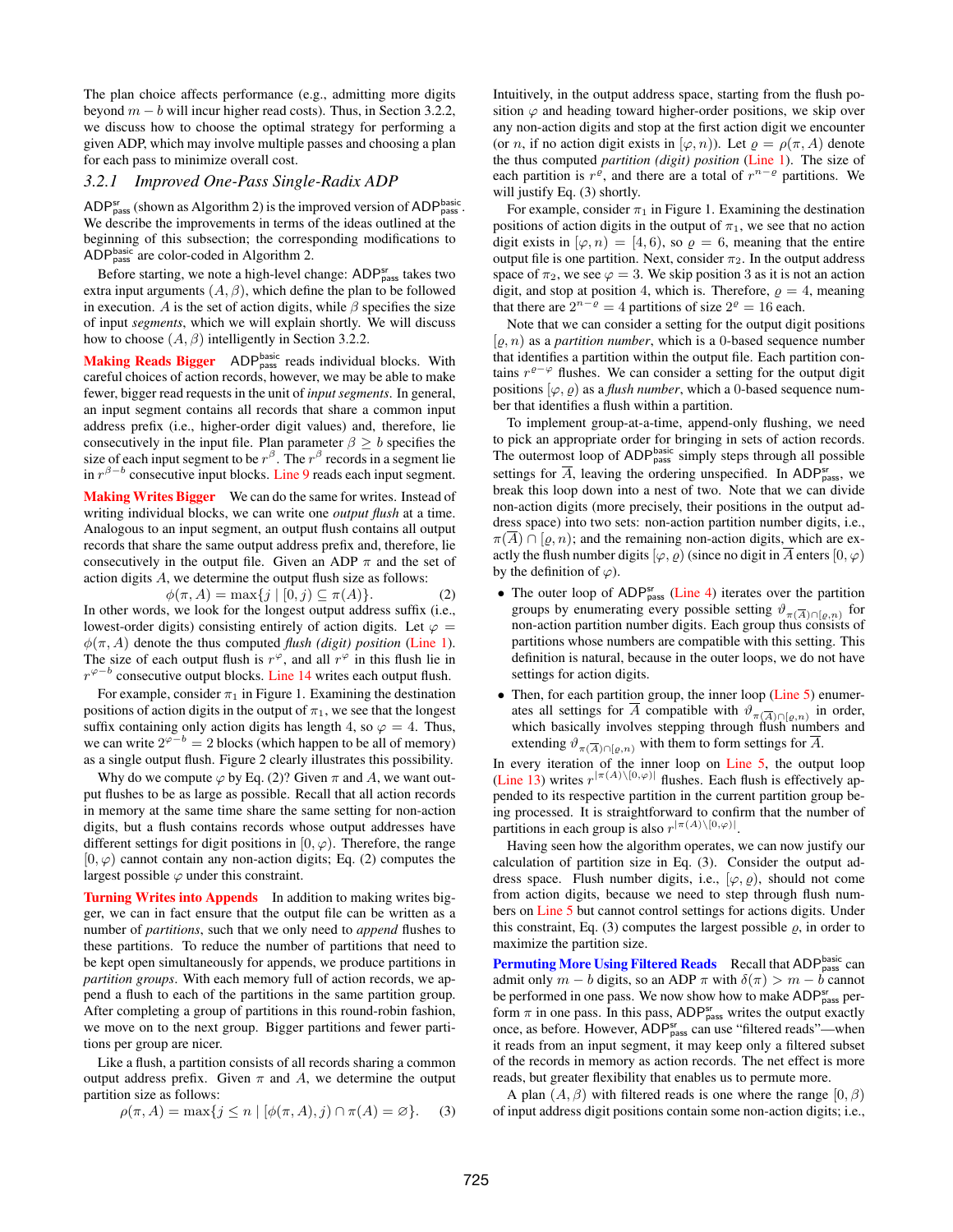**Algorithm 2:** ADP<sup>sr</sup><sub>pass</sub> $(R, \pi, A, \beta)$ : improved single-pass, singleradix ADP. **Input**: R: a file of  $r^n$  records;  $\pi$ : an ADP (where  $\delta(\pi) > m - b$  is possible);  $A \subseteq [0, n)$ : input digit positions identifying the action digits to be used<br>by the algorithm;  $\beta \in (0, n)$ : an input digit position specifying the input segment size to be used by the algorithm. Output: a file containing permuted records. 1  $\varphi \leftarrow \phi(\pi, A); \varrho \leftarrow \rho(\pi, A);$  // *using Eq.* (2) *and* (3) 2  $\overline{A} \leftarrow [0, n) \setminus A;$ 3  $\pi_{\text{mem}} \leftarrow g_2 \circ \pi \circ g_1$ , where:  $g_1 \leftarrow i \mapsto (i+1)$ -th smallest element of A, for  $0 \leq i < |A|$ , and  $g_2 \leftarrow i \mapsto$  number of elements in  $\pi(A)$  smaller than i; **4** foreach  $\vartheta_{\pi(\overline{A}) \cap [\varrho,n)} \in \mho_{\pi(\overline{A}) \cap [\varrho,n)}$  do *// each partition group* **foreach**  $\vartheta_{\pi(\overline{A})} \in \mathcal{O}_{\pi(\overline{A})}(\vartheta_{\pi(\overline{A}) \cap [\varrho,n)})$  in asc. order **do** // *each flush* # 6  $\theta_{\overline{A}} \leftarrow \pi^{-1}(\vartheta_{\pi(\overline{A})});$ 7 clear memory; **8** foreach  $\theta_{[\beta,n)} \in \mathcal{O}_{[\beta,n)}\left(\Omega_{\overline{A}\cap[\beta,n)}(\theta_{\overline{A}})\right)$  in asc. order do 9  $\parallel$   $\parallel$   $E \leftarrow$  read the segment of input records with addresses compatible with  $\theta_{[\beta,n)}$ ; **for 10 for a**  $e \in E$  with input address compatible with  $\theta_{\overline{A}}$ , in order, **do** <br>**for a 11 for a** in append *e* to memory;  $\Box$  append  $e$  to memory; 12 **permute records in memory by**  $\pi_{\text{mem}}$ ; **foreach**  $\vartheta_{[\varphi,n)} \in \mho_{[\varphi,n)}(\vartheta_{\pi(\overline{A})})$  in asc. order **do** 14  $\parallel$   $\parallel$  write, as one flush, the next  $r^{\varphi}$  records in memory to output addresses compatible with  $\vartheta_{[\varphi,n)}$ ;

 $[0, \beta) \cap A \neq \emptyset$ . Let  $A^+ = [0, \beta) \setminus A \subseteq \overline{A}$  denote the set of non-action digits in [0,  $\beta$ ). In ADP<sup>basic</sup> we had  $[0, b) \subseteq A$ , which can be considered as a special case where  $A^+ = \emptyset$ .

We just need some small changes to enable filtered reads. For each possible setting  $\theta_{\overline{A}}$  of  $\overline{A}$ , our goal is still to read in all records with compatible addresses as action records. In the loop starting on Line 8, we still read input by segments. Note that we need to project  $\theta_{\overline{A}}$  by  $\Omega_{\overline{A}\cap(\beta,n)}(\cdot)$  (Line 8), because if  $A^+\neq\emptyset$ ,  $\overline{A}\not\subseteq[\beta,n)$ .

More importantly, whenever we read an input segment, we get records with all possible settings for  $[0, \beta)$ . But we only want a subset as action records—namely, those with addresses compatible with  $\theta_{\overline{A}}$ , or, more precisely, addresses with the same setting as  $\theta_{\overline{A}}$  for digits in  $A^+$ . Therefore, we only keep one in every  $r^{\vert A^+ \vert}$ records; others are discarded. We thus call  $r^{\vert A^+\vert}$  the *waste factor*. This filtering step is reflected by the loop on Line 10 (which we actually implement together with Line 9 in a streaming fashion).

Note that for each  $\theta_{\overline{A}}$ , ADP<sub>pass</sub> executes Line 9  $r^{|A|-\beta+|\overline{A}|}$ times, because there are exactly  $|A^+|$  digits in  $[0, \beta)$  that are not in A. Thus, ADP<sup>sr</sup> performs a total of  $r^{\vert \overline{A} \vert} r^{\vert A \vert - \beta + \vert A^{+} \vert} = r^{n-\beta + \vert A^{+} \vert}$ segment reads. The total number of input segments is  $r^{n-\beta}$ , meaning that input is read  $r^{|A^+|}$  times—consistent with the waste factor.

As a concrete example, Figure 3 shows how, using filtered reads, ADP<sup>sr</sup><sub>pass</sub> is able to handle  $\pi_2 \circ \pi_1$  from Figure 1 in one pass, which was not possible for ADP<sub>pass</sub>. Here,  $A^+ = \{2\}$ , so the waste factor is 2. Therefore, we end up reading each input block twice (and throwing away half of the data). However, doing so nets us a one-pass strategy that reads all records twice and writes them once, which is strictly better than a two-pass strategy that would read them twice and write them twice.

**Requirement and Cost Analysis**  $ADP<sub>pass</sub><sup>sr</sup>$  assumes that its given plan  $(A, \beta)$  meets the following requirements:  $|A| \leq m$  (i.e., action records fit in memory);  $\beta \geq b$  (i.e., input segments are no smaller than blocks);  $\phi(\pi, A) \geq b$  (i.e., output flushes are no smaller than blocks). In Section 3.2.2, we ensure that we only generate plans meeting these requirements.

Because we assume both block and memory sizes to be perfect powers of the single radix, all input segments and output flushes align with block boundaries. Thus, we use a simple but effective

| <b>Algorithm 3:</b> Optimize <sub>pass</sub> $(\pi)$ : find the best one-pass plan for a |  |  |  |
|------------------------------------------------------------------------------------------|--|--|--|
| single-radix ADP, which may involve filtered reads.                                      |  |  |  |

**Input:**  $\pi$ : an ADP. **Output:** a plan  $(A, \beta)$  with the lowest cost.

- 1  $A \leftarrow [0, b) \cup F(\pi); \beta \leftarrow b;$ <br>2 while  $|A| < m$  do //mak // make bigger output flushes with all available memory 3 |  $A \leftarrow A \cup \{\pi^{-1}(\min ([0, n) \setminus \pi(A)) )\};$
- 4 while |A| > m do *// ensure action records fit in memory*
- 5  $A \leftarrow A \setminus {\pi^{-1}(\rho(\pi, A) \text{ if } \rho(\pi, A) < n \text{ else } \max(\pi(A))) }$
- 6  $\beta \leftarrow \max\{i \in [b, n) \mid [b, i) \subseteq A\};$  // *make bigger input segments* 7 return  $(A, \beta)$ ;

cost model counting block I/Os. The number of blocks written by ADP<sup>Sr</sup><sub>pass</sub> is  $\frac{N}{B}$ . The number of blocks read is  $\frac{N}{B}r^{|A^+|}$ , where  $r^{|A^+|}$ is the waste factor. To account for the asymmetry between read and write costs, we model the total cost as a linear combination of numbers of blocks read and written, where parameter  $\alpha \geq 0$ represents the cost of reads relative to writes. Recalling that  $A^+=$  $[0, \beta) \setminus A$ , the cost of ADP<sub>pass</sub> given plan  $(A, \beta)$  is

$$
cost(A, \beta) = \frac{N}{B} \left( \alpha 2^{|[0, \beta) \setminus A|} + 1 \right).
$$
 (4)

#### *3.2.2 Improved Single-Radix ADP with Optimization*

Given an ADP  $\pi$  as well as the amount of memory  $M = r^m$ , we need to a find a strategy for performing  $\pi$  with the lowest cost. Although we can always compete  $\pi$  in one pass using ADP<sup>sr</sup><sub>pass</sub> with filtered reads, the best strategy may involve multiple passes instead. Before showing how to find such overall best strategies, however, we discuss how to choose the best single-pass plan.

Choosing Plan for One-Pass Single-Radix ADP Given  $\pi$ , we choose the best one-pass plan  $(A, \beta)$  using Optimize<sup>sr</sup><sub>pass</sub> (Algorithm 3). It starts with a "baseline" plan with  $A = [0, b] \cup F(\pi)$ and  $\beta = b$ , the same choice as ADP<sup>basic</sup>. There are two cases.

The first case is when  $\delta(\pi) \leq m - b$ . Here, the baseline plan already meets the memory and segment/flush size requirements without using filtered reads. It is already optimal for the cost model in Eq. (4). However, if  $\delta(\pi) < m - b$ , there is memory to accommodate more digits in  $\overline{A}$ . We choose to add those digits that immediately follow  $[0, \phi(\pi, A))$  in the output address space (Line 3). Doing so makes flushes bigger (even though this improvement is not modeled by Eq. (4)).

The second case is when  $\delta(\pi) > m-b$ . The baseline choice of A exceeds the memory requirement, so we must remove  $\delta(\pi)-(m$ b) digits from A. But which ones? We cannot remove any digit in  $F(\pi)$  from A—that would introduce a non-action digit in positions  $[0, b)$  in the output address space, making the output flush smaller than a block. Therefore, we can only remove from A input address digit positions in [0, b). The removed digits become  $A^+$ , so  $|A^+|$  =  $\delta(\pi) - m + b$ . Which digits we remove from A does not affect the cost computed by Eq. (4). However, we prefer removing the action digit at the current partition position  $\rho(\pi, A)$  in the output address space (Line 5), which makes partitions bigger by increasing  $\rho(\pi, A)$ . If |A| is still too big when the entire input is one partition (i.e.,  $\rho(\pi, A) = n$ ), we remove the higher-order action digits in the output address space, keeping  $\rho(\pi, A) = n$ .

Finally, we increase  $\beta$  as much as possible without affecting  $A$ or  $A^+$  (Line 6). In other words, we make input segments bigger without affecting the cost in Eq. (4).

The analysis above leads us directly to the following lemma:

Lemma 1. *Give an ADP and the available memory size*, Optimize $_{\text{pass}}^{\text{sr}}$ *finds an optimal one-pass plan for* ADPsr pass *(possibly with filtered reads)* under the cost model of Eq. (4). For an ADP  $\pi$  with  $\delta(\pi)$  = δ*, the cost of this optimal plan is*

 $\cot(\delta) = (n-b) \left( \alpha 2^{\min\{0, \delta - (m-b)\}} + 1 \right).$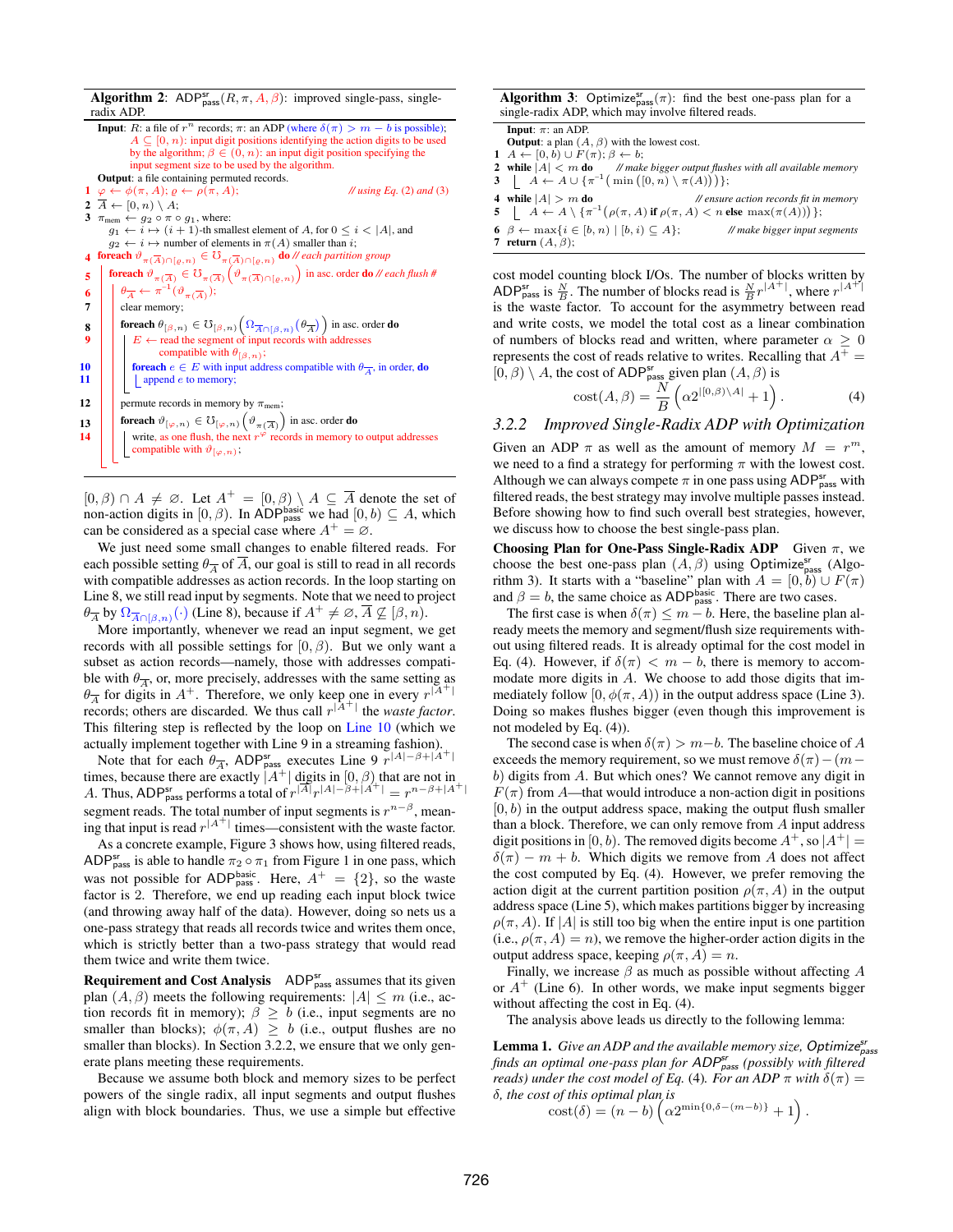

**Figure 3:** ADP<sup>Sr</sup><sub>pass</sub> performing  $\pi = \pi_2 \circ \pi_1$  from Figure 1 in one pass using filtered reads;  $r = 2$ ,  $n = 6$ ,  $b = 3$ , and  $m = 4$  (same as Figure 2). There are a total of 4 iterations separated by dashed lines; the last two are clipped. The second row shows the input blocks read by each iteration; keep in mind that they are simply streamed in and filtered to produce the memory contents shown on the third row.

Overall Optimization of Single-Radix ADP Given  $\pi$ , ADP<sup>sr</sup> (Algorithm 4) finds the optimal (possibly multi-pass) strategy and executes it by invoking ADP<sup>sr</sup><sub>pass</sub> with an appropriate plan for each pass. To optimize, we first establish an upper bound on the optimal number of passes to search through. Then, for each particular number of passes, we consider only the strategy that balances the numbers of digits admitted in each pass as much as possible.

For example, suppose  $b = 16$ ,  $m = 19$ , and  $\delta(\pi) = 14$ . Without filtered reads, each pass can admit  $m - b = 3$  digits. We will need at most 5 passes. Among the four-pass strategies, ADP<sup>sr</sup> will consider the one that admits  $(4, 4, 3, 3)$  digits in each of the four passes. Less balanced strategies, e.g.,  $(3, 3, 3, 5)$  and  $(4, 4, 4, 2)$ , will not be considered.

The following theorem establishes that this optimization method ensures the optimality of ADP<sup>sr</sup> under reasonable assumptions about the cost function. Indeed, the function  $\text{cost}(\delta)$  in Lemma 1 meets these assumptions. (Because of space constraints, we leave all proofs in the technical report version of this paper [11].)

**Theorem 1.** *Suppose*  $\text{cost}(\delta)$  *is the cost to perform an ADP*  $\pi$ *with*  $\delta(\pi) = \delta$  *in one pass. If*  $\cosh(\delta)$  *is convex in*  $\delta$  *and flat for*  $\delta \in [1, m - b]$ , then ADP<sup>sr</sup> finds the optimal number of passes and *the optimal number of digits to admit in each of the passes.*

Strategies considered by ADP<sup>sr</sup> are strict improvement and superset of the those considered by our basic approach in Section 3.1. Therefore, we inherit all advantages of the basic approach over sorting discussed at the end of Section 3.1: having a number of passes independent of input size and a running time linear in it, as well as being able to do one-pass permutation with very small memory requirement. ADP<sup>sr</sup> also goes further: it has nicer I/O patterns, and it can exploit the cost asymmetry between reads and writes with filtered reads. Interestingly, if this asymmetry is so large (i.e.,  $\alpha \rightarrow 0$ ) that reads are practically free, ADP<sup>sr</sup> will choose to complete any ADP in one pass, using essentially an improved version of the brute-force strategy discussed in Section 1.

## 4 General ADP

We now consider the general case where the input address space has mixed radices  $\mathfrak{r} = (r_{n-1}, \ldots, r_0)$ , and block size B and memory size M may not be perfect powers of a single radix. Recall from Section 2 that we assume data are dense in the original address space, so the number of input records is  $N = \prod_{i=0}^{n-1} r_i$ . However, as we will soon see, it is often necessary to "decompose" the original address space in order to perform a permutation, and data may become no longer dense in an intermediate address space i.e., some seemingly valid addresses may not have records associated with them. One of the challenges we tackle in this section is

| <b>Algorithm 4:</b> ADP <sup>sr</sup> $(R, \pi)$ : improved multi-pass, single-radix ADP.                                                                           |  |  |  |  |
|---------------------------------------------------------------------------------------------------------------------------------------------------------------------|--|--|--|--|
| <b>Input:</b> R: a file of $r^n$ records; $\pi$ : an ADP.                                                                                                           |  |  |  |  |
| <b>Output:</b> a file containing permuted records.                                                                                                                  |  |  |  |  |
| $\Delta_{\text{opt}} \leftarrow \perp; C_{\text{opt}} \leftarrow \infty;$                                                                                           |  |  |  |  |
| <b>2</b> for $q = \lceil \frac{\delta(\pi)}{m - h} \rceil$ to 1 step $-1$ do // search for the optimal number of passes                                             |  |  |  |  |
| // compute the list $\Delta$ of the number of out-digits to move                                                                                                    |  |  |  |  |
| // to in-digit positions in each of the q passes:                                                                                                                   |  |  |  |  |
| $\Delta \leftarrow \varnothing$ ; $C \leftarrow 0$ ; $q_1 \leftarrow \delta(\pi) \bmod q$ ;                                                                         |  |  |  |  |
| for $p = 1$ to $q_1$ do                                                                                                                                             |  |  |  |  |
| $\left[\begin{array}{l} \delta_p \leftarrow (\delta(\pi) - q_1)/q + 1; \Delta \text{.append}(\delta_p); C \leftarrow C + \text{cost}(\delta_p); \end{array}\right]$ |  |  |  |  |
| for $p = q_1 + 1$ to q do                                                                                                                                           |  |  |  |  |
| $\phi_n \leftarrow (\delta(\pi) - q_1)/q$ ; $\Delta$ append $(\delta_p)$ ; $C \leftarrow C + \text{cost}(\delta_p)$ ;                                               |  |  |  |  |
| if $C \leq C_{\rm opt}$ then                                                                                                                                        |  |  |  |  |
| $\Delta_{\text{opt}} \leftarrow \Delta; C_{\text{opt}} \leftarrow C;$                                                                                               |  |  |  |  |
| <b>for</b> $p = 1$ to $ \Delta_{\text{opt}} $ <b>do</b> // in each pass, move $\delta_p$ out-digits to in-digit positions                                           |  |  |  |  |
| $\delta_p \leftarrow$ the p-th element of $\Delta_{\text{opt}}$ ;                                                                                                   |  |  |  |  |
| $D_{\text{enter}} \leftarrow \pi^{-1}$ (the $\delta_p$ smallest elements of $\pi(F(\pi))$ );                                                                        |  |  |  |  |
| $D_{\text{exit}} \leftarrow \pi^{-1}$ (the $\delta_p$ smallest elements of $T(\pi)$ );                                                                              |  |  |  |  |
| $L \leftarrow [0, b) \cup D_{\text{enter}} \setminus D_{\text{exit}}$ ordered by $i \mapsto \pi(i)$ ;                                                               |  |  |  |  |
| L.append([b, n) \ $D_{\text{exit}} \cup D_{\text{enter}}$ ordered by $i \mapsto \pi(i)$ );                                                                          |  |  |  |  |
| $\pi_p \leftarrow i \mapsto$ (0-based) position of i in L, for $0 \leq i \leq n$ ;                                                                                  |  |  |  |  |
| $(A, \beta) \leftarrow$ Optimize <sub>pass</sub> $(\pi_p)$ ;                                                                                                        |  |  |  |  |
| $R \leftarrow \text{ADP}_{\text{pass}}^{sr}(R, \pi_p, A, \beta);$                                                                                                   |  |  |  |  |
| $\pi \leftarrow \pi_n^{-1} \circ \pi;$<br>// compute the "remaining" permutation                                                                                    |  |  |  |  |
|                                                                                                                                                                     |  |  |  |  |

how to keep records compactly stored in files without physically padding these conceptual holes in the address space.

We first present, in Section 4.1, a general one-pass algorithm, which builds on  $ADP_{pass}^{sr}$ . We then motivate the need for address space decomposition and present our solution in Section 4.2. Finally, in Section 4.3, we discuss how to optimize a general ADP, which may require a multi-pass strategy.

## 4.1 One-Pass ADP

20 return  $R$ ;

ADPpass is our general one-pass ADP algorithm. It uses the same ideas and follows the same flow as  $ADP<sub>pass</sub><sup>sr</sup>$  (Section 3.2.1). We process one memory full of action records at a time: they are read in from input segments, filtered if needed, permuted in memory, and then written out as output flushes. We go through the sets of action records in a way such that output is produced in groups of partitions: for each group, we append flushes to the partitions in this group in a round-robin fashion. For additional explanation and examples, see Section 3.2.1. Because of space constraints, we leave the pseudo code of  $ADP<sub>pass</sub>$  in [11]. Here, we focus on the differences from ADP<sub>pass</sub>.

First, ADP<sub>pass</sub> takes two additional input arguments,  $\mathfrak T$  and  $\varpi$ , beyond  $\pi$ , A, and  $\beta$ .  $(\mathfrak{T}, \varpi)$  specifies the input address space, which in general can be a decomposed one.  $(\mathfrak{T}, \varpi \circ \pi^{-1})$  speci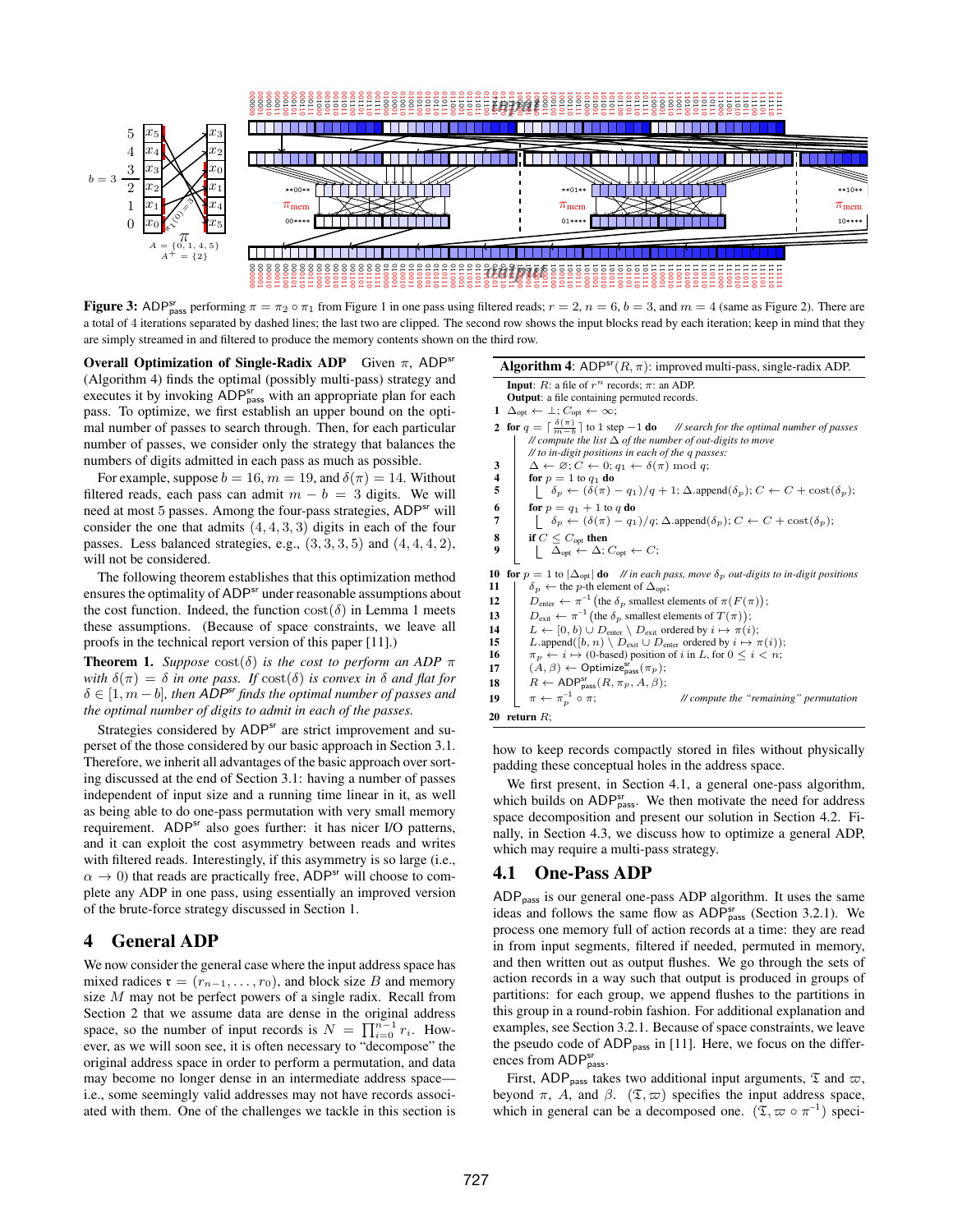fies the output address space after applying ADP  $\pi$ . We will explain these notations further in Section 4.2; for now, it suffices to remember what they present respectively.

To deal with the generality of mixed-radix, decomposed address spaces, we also need a few helper functions (see [11] for a complete list). The most important one,  $maxSize^{\mathfrak{T}, \varpi}(S)$ , returns the maximum number of records whose input addresses are compatible with a setting of digits not in S. Computing these functions is simple assuming dense data—e.g.,  $maxSize^{\mathfrak{T}, \varpi}(S)$  would be the product of the radices of the digits in S. In the general case, however, calculation becomes non-trivial; we will show how to do it in Section 4.2, when we discuss decomposed address spaces in depth.

The key difference between ADP<sub>pass</sub> and the less general ADP<sup>sr</sup><sub>pass</sub> is that input segments and output flushes may no longer align with block boundaries. Since the underlying storage is block-based and partial block writes are especially expensive, we take some additional steps to ensure practical efficiency. To avoid partial block writes, we reserve a block of memory as an output buffer for each partition in a partition group. The number of buffer blocks (i.e., number of partitions in a group) is calculated using the helper function  $maxSize(\cdot)$ . Each output flush first goes through the buffer block for the corresponding partition; an actual append happens whenever the buffer block fills up (or the partition is complete). These buffer blocks avoid partial block writes that would have been incurred by flushes that do not begin or end on block boundaries. These buffer blocks also allow us to use flushes that are smaller than blocks, which is more flexible than  $ADP<sub>pass</sub><sup>sr</sup>$ . Of course, memory required by the buffer blocks must be accounted for and balanced against memory used for action records, which we consider next and in Section 4.3.

Requirement and Cost Analysis Suppose ADP<sub>pass</sub> is invoked with a plan  $(\mathfrak{T}, \varpi, \pi, A, \beta)$ . Its memory consumption can be calculated below, as the sum of the number of action records (the first term) and the total size of buffer blocks (the second term):

$$
\text{mem}(\mathfrak{T}, \varpi, \pi, A, \beta) = \text{maxSize}^{\mathfrak{T}, \varpi}(A)
$$

 $+ B \cdot \max \text{Size}^{\mathfrak{T},\infty}(\pi^{-1}([\rho(\pi, A), n)) \cap A).$  (5) ADP<sub>pass</sub> assumes that its plan meets the following requirements: mem $(\mathfrak{T}, \varpi, \pi, A, \beta) \leq M$  (memory requirement);  $\beta \geq b$  (i.e., input segments are no smaller than blocks);  $\rho(\pi, A) \ge b$  (i.e., output partitions are no smaller than blocks—a weaker requirement than ADP $_{\text{pass}}^{\text{sr}}$ , thanks to output buffer blocks). In Section 4.3, we ensure that we only generate plans meeting these requirements.

As with  $ADP_{pass}^{sr}$ , we model the cost of  $ADP_{pass}$  as follows, where  $C_r$  is the number of block reads,  $C_w$  is the number of block writes, and  $\alpha \geq 0$  represents the cost of reads relative to writes:

 $\text{cost}(\mathfrak{T}, \varpi, \pi, A, \beta) = C_{\text{r}} + \alpha C_{\text{w}}.$  (6) However, calculating  $C_r$  and  $C_w$  is significantly more involved than the less general case of ADP<sub>pass</sub>.

First,  $C_{\rm r} = (\frac{N}{B} + U_{\rm r}) \times {\rm maxSize}^{\mathfrak{T}, \varpi}([0, \beta) \setminus A)$ . Here,  $U_{\rm r}$  denotes the number of input segment boundaries that do not coincide with block boundaries.<sup>2</sup> The multiplier maxSize<sup> $\mathfrak{T}, \infty$ </sup> $([0, \beta) \setminus A)$  is the waste factor of filtered reads (1 if reads are not filtered). In the general case, where input segment boundaries generally do not coincide with block boundaries, we use the number of input segments,  $\max$ Size<sup> $\mathfrak{T}, \infty$ </sup>([ $\beta, n$ )), for  $U_r$ .

Next,  $C_{\rm w} = \frac{N}{B} + U_{\rm w}$ . Here  $U_{\rm w}$  denotes the number of output partition boundaries that do not coincide with block boundaries. In the general case, where input segment boundaries generally do not coincide with block boundaries, we use the number of output



Figure 4: Different (imperfect) decompositions of the same single-digit address space with radix 13. The superscripts of  $T$  indicate radices of the decomposed address spaces.  $T^{3,(2,3)}$  is obtained by further decomposing the lower-order digit of  $T^{3,5}$ ;  $T^{(3,2),3}$  is obtained by further decomposing the higher-order digit of  $T^{5,3}$ . Invalid addresses are shaded.

partitions,  $\max \text{Size}^{\mathfrak{T}, \varpi}\big(\pi^{-1}([\rho(\pi, A), n))\big)$ , for  $U_w$ . Recall that unaligned flush boundaries do not incur additional block writes because of output buffer blocks.

## 4.2 Address Decomposition

With arbitrary radices and block and memory sizes, there are now situations where we cannot pick a valid set of action digits A to perform an ADP (even with filtered reads). For example, consider transposing a big  $p \times q$  matrix, where  $p > M$  and  $q > M$ . If we model the address space using two digits (row and column numbers), including any digit in  $A$  at all would exceed the memory requirement of  $ADP_{pass}$ , because every radix is bigger than  $M$ .

Conceptually, the solution is straightforward—we simply *decompose* a digit into multiple "smaller" components such that the product of the radices of these components equals the radix of the original digit. Then, the task of permuting bigger digits can be accomplished by permuting smaller components. In the case of matrix transpose, for example, if  $p$  and  $q$  are perfect powers of 2, we can decompose them into  $\log_2 p$  and  $\log_2 q$  bits, respectively.

In practice, however, we might not be able to find such perfect decompositions. For example,  $p$  and  $q$  may not be perfect powers; worse, both can be prime numbers. In such cases, we have to deal with *imperfect* decompositions, where the original radix does not equal the product of component radices. Imperfect decompositions complicate address manipulations because data may not be dense in the decomposed address spaces; Eq. (1) no longer works. For example, consider imperfect decompositions in Figure 4. We see that there are (shaded) "gaps" in the decomposed address spaces. For instance, address  $(0, 1, 2)$  in  $T^{3,(2,3)}$  has no record associated with it, even though all digit values are less than their respective radices; however, the same address  $(0, 1, 2)$  is valid in  $T^{(\bar{3}, 2), 3}$ , a decomposition with the same radices as  $T^{3,(2,3)}$  but nonetheless different. Eq. (1) happens to work for  $T^{(3,2),3}$ , but not for  $T^{3,(2,3)}$ .

One way to cope with imperfect decompositions is padding we simply fill gaps in the decomposed address space with dummy records, essentially blowing up the original address space. For example, a  $1025 \times 513$  matrix could be padded and handled as a  $2048 \times 1024$  matrix if we want a decomposed address space consisting of bits. However, dummy records take space in files, making each pass more expensive; injecting dummy records into the original input and removing them from the final output also incur extra cost. Worse, the space overhead of padding is exponential in the number of digits—given an *n*-digit original address space, if all digits need to be decomposed and if, for each digit, valid addresses

<sup>&</sup>lt;sup>2</sup>Intuitively, segment and block boundaries divide the input file into parts. Each part incurs a block read, and there are a total of  $\frac{N}{B} + U_r$  parts.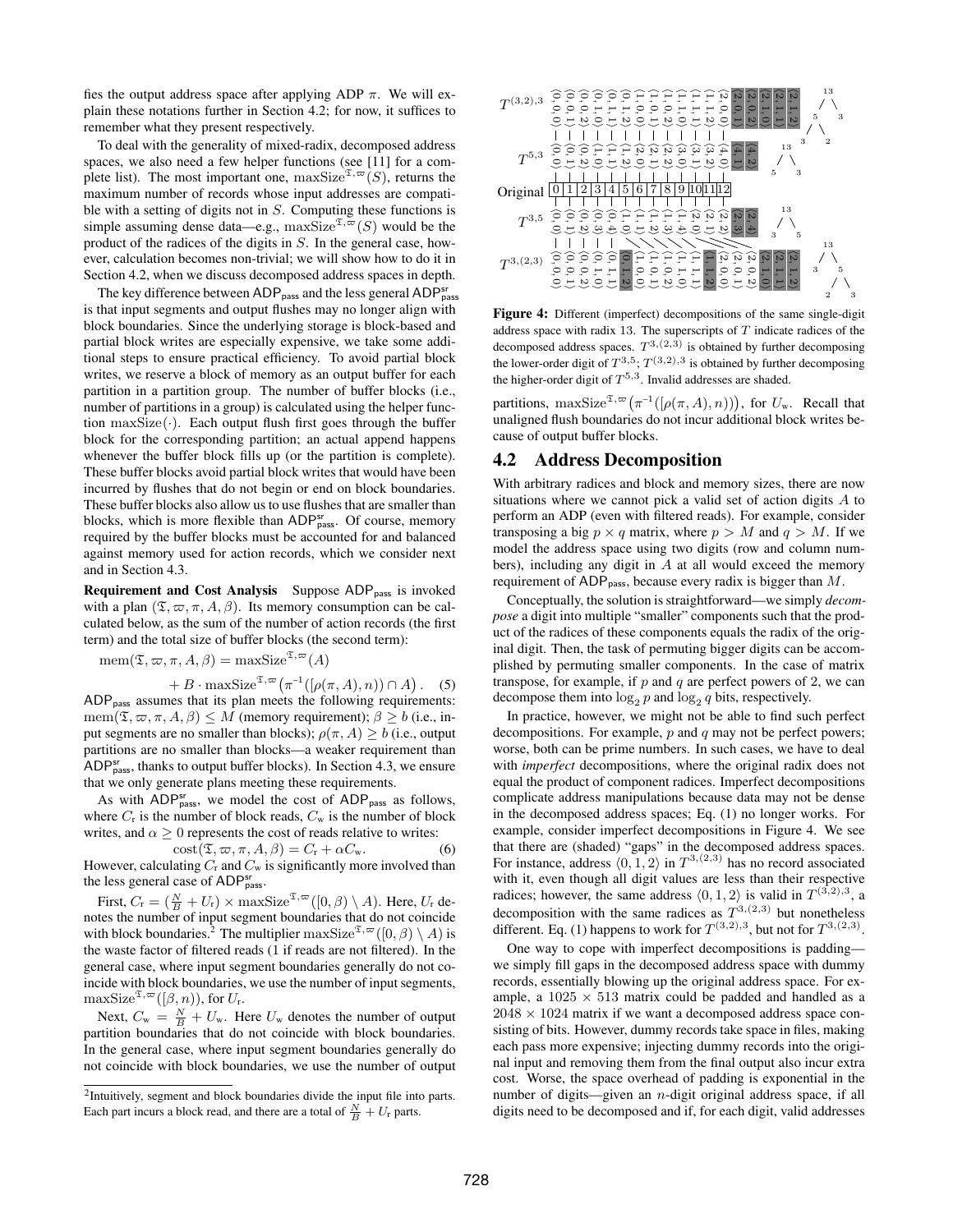make up for a fraction  $f < 1$  of the address space decomposed from this digit, then only  $f^n$  fraction of the addresses in the overall decomposed address space are valid. Therefore, we need a better approach for making ADP practical in the general case.

In this subsection, we present an approach that keeps records stored compactly at all times, even if the address space is decomposed imperfectly and data become no longer dense. The notion of address decomposition requires careful formulation—as Figure 4 shows, two decomposed address spaces  $(T^{(3,2),3}$  and  $T^{3,(2,3)})$  can come from the same original space, have the same list of radices, but require very different address mappings. In the following, we first study what it means to decompose a single digit, and then discuss how to decompose and permute address spaces in general.

## *4.2.1 Decomposing a Single Digit*

A *decomposition of a digit* with radix r into two digits with radices  $r'' > 1$  and  $r' > 1$  is *valid* if  $r''r' \ge r$ ,  $(r'' - 1)r' < r$ , and  $r''(r'-1) < r$ . Under this decomposition, value x (radix r) is mapped to a pair of values  $x''$  (radix  $r''$ ) and  $x'$  (radix  $r'$ ), where  $x'' = \lfloor x/r' \rfloor$  and  $x' = x \bmod r'$ .

A *recursive decomposition* of an *original digit* with radix r into a sequence of *final digits* is a node-labeled binary tree T, where:

- Each node  $u \in T$  represents a digit, and is labeled by  $rad(u)$ , its radix. The root of T, denoted  $root(T)$ , represents the original digit. The sequence of leaves in  $T$ , denoted Leaves $(T)$ , represents the sequence of final digits, from the highest order to the lowest.
- A node  $u \in T$  having left child  $u''$  and right child  $u'$  represents the decomposition of the digit corresponding to  $u$  into those corresponding to  $u''$  and  $u'$ . We call  $u''(u')$  the *higher-order* (*lower-order*, resp.) *child* of u.

Indeed, Figure 4 shows the decompositions as trees, whose structures allow us to distinguish them.

We begin with a crucial observation characterizing the valid settings in a decomposed address space.

**Lemma 2.** *Consider an*  $\eta$ -digit address space with radices  $(r_{\eta-1},$ . . . , r0) *obtained from a single digit with radix* r *through decomposition* T. Let  $\theta_{[p,\eta)}$  *denote a valid setting for digits at positions*  $[p, \eta)$  ( $1 \leq p \leq \eta$ ). The set X of valid addresses that are compat*ible with*  $\theta_{[p,\eta)}$  *can be partitioned into subsets according to their values of the digit at position*  $p-1$ *. Let*  $X_\lambda \subseteq X$  *denote the subset of addresses with value*  $λ$  *for digit position*  $p-1$ *. Let*  $Z_0$  *denote the set of valid addresses in*  $\overline{T}$  *compatible with*  $\langle 0^{n-p+1}, \perp^{p-1} \rangle$ *. Then: 1) The set of possible values for*  $\lambda$  *is*  $[0, t)$  *for some*  $t \in (0, r_{p-1}]$ *; i.e., there are no "holes."* 2)  $X_0, X_1, \ldots, X_{t-2}$  *are identical to*  $Z_0$ *modulo their values for digit positions*  $[p-1, \eta)$ . *3)*  $X_{t-1}$  *is a subset of*  $Z_0$  *modulo digit positions*  $[p-1,\eta)$ *; i.e., for every address in*  $X_{t-1}$ *, replacing its values for digit positions*  $[p-1,\eta)$  *by* 0*'s yields an address in*  $Z_0$ *.* 

Lemma 2 reveals a small but important difference from the special case where the entire decomposition  $T$  is perfect (i.e., every binary decomposition in  $T$  is perfect). With a perfect  $T$ , the set of valid values for digit position  $p - 1$  is always  $[0, r_{p-1})$ ; however, for general T, the set of valid values at digit position  $p - 1$ depends on the prefix setting  $\theta_{[p,\eta)}$ . For example, for  $T^{3,(2,3)}$  in Figure 4, given prefix  $\langle 0, 0, \perp \rangle$ , the lowest-order digit can be 0, 1, or 2; however, given prefix  $\langle 1, 1, \perp \rangle$ , it can only be 0 or 1.

Lemma 2 prompts us to introduce a useful quantity when working with decomposed address spaces. Given a prefix setting  $\theta_{[p,\eta)} =$  $\langle x_{\eta-1}, x_{\eta-2}, \ldots, x_p, \perp^p \rangle$  for digit positions  $[p, \eta)$ , let  $\kappa^T(\hat{\theta}_{[p,\eta)})$ denote the number of valid settings for  $[0, \eta)$  compatible with  $\theta_{[p,\eta)}$ .

For example, for  $T^{3,(2,3)}$  in Figure 4,  $\kappa^{T^{3,(2,3)}}(\langle 0,0,\perp \rangle) = 3$  and  $\kappa^{T^{3,(2,3)}(\{1,\perp,\perp\})}=5.$  For  $T^{(3,2),3)}$ ,  $\kappa^{T^{(3,2),3)}(\{1,\perp,\perp\})}=6.$ 

We can calculate  $\kappa^T(\cdot)$  in time linear in the number of digits. Because of space constraints, we leave details to [11].

**Lemma 3.** *Given*  $\theta_{[p,\eta)}$ ,  $\kappa^{T}(\theta_{[p,\eta)})$  *can be computed in*  $O(|T|)$ *.* 

## *4.2.2 Decomposing and Permuting an Address Space*

A *decomposition* T of an m-digit *original address space* is a sequence of node-labeled binary trees  $(T_{m-1}, \ldots, T_1, T_0)$ , where each  $T_i$  ( $i \in [0, m)$ ) is a recursive decomposition of the digit at position i in the original input address. A *permuted decomposed address space* is defined by a pair  $(\mathfrak{T}, \varpi)$ , where  $\mathfrak{T}$  specifies the decomposition from the original address space and  $\varpi$  maps a digit position  $i \in [0, n)$ , where  $n = \sum_{i=0}^{m} |\text{Leaves}(T_i)|$ , to a leaf (of one of the trees) in  $\mathfrak T$ . As notational shorthands, let  $\varpi^{\text{tree}}(i)$  denote the tree  $T \in \mathfrak{T}$  where  $\varpi(i) \in T$ , and let  $\varpi^{\text{pos}}(i)$  denote number of leaves following  $\varpi(i)$  in  $\varpi^{\text{tree}}(i)$ .

We say that a permuted decomposed address space  $(\mathfrak{T}, \varpi)$  is *consistent* if  $\varpi$  preserves the ordering of leaves within each tree in  $\mathfrak{T}$ ; i.e., for all  $k > k'$  where  $\varpi^{\text{tree}}(k) = \varpi^{\text{tree}}(k'), \varpi^{\text{lpos}}(k) >$  $\varpi^{lpos}(k')$ . We consider only consistent permuted decomposed address spaces (our optimization procedure in Section 4.3 ensures that it is the case). In the following, unless otherwise noted, all permuted decomposed address spaces are consistent.

Consider an *n*-digit permuted decomposed address space  $(\mathfrak{T}, \varpi)$ . We call a subset P of digit positions [0, n) a *component-wise prefix* (or *suffix*) if for every  $T \in \mathfrak{T}$ , those digits in P that correspond to the leaves of T, if any, form a prefix (or suffix, resp.) of  $\text{Leaves}(T)$ . Suppose  $\theta_P$  is a component-wise prefix (or suffix) setting. Let  $\Omega_T(\theta_P)$ , where  $T \in \mathfrak{T}$ , denote a setting for the address space consisting of only Leaves(T) as digits, obtained by removing from  $\theta_P$ all digit i where  $\varpi^{\text{tree}}(i) \neq T$ . Clearly,  $\Omega_T(\theta_P)$  will be a prefix (or suffix, resp.) setting.

We now extend the definition of  $\kappa(\cdot)$  to the permuted decomposed address space  $(\mathfrak{T}, \varpi)$ . Suppose  $\theta_P$  is a component-wise prefix setting for this address space. Let  $\kappa^{\mathfrak{T},\varpi}(\theta_P)$  denote the number of valid addresses compatible with  $\theta_P$ . This quantity can be readily computed in a component-wise fashion, as the product of number of possible suffix settings in the decomposition of each of the original digits (recall that these numbers can be computed by Lemma 3).

**Theorem 2.** *Suppose*  $(\mathfrak{T}, \varpi)$  *is a consistent decomposed address space and*  $θ$ *P is a component-wise prefix setting in this space. Then*  $\kappa^{\mathfrak{T},\varpi}(\theta_P) = \prod_{T \in \mathfrak{T}} \kappa^T(\Omega_T(\theta_P)).$ 

We now revisit  $ADP<sub>pass</sub>$  in Section 4.1 and fill in the missing details. The input arguments  $(\mathfrak{T}, \varpi)$  together specify the permuted decomposed input address space, which may be a decomposition of the original input address or an intermediate one (if ADP<sub>pass</sub> is called by a multi-pass strategy). We can compute  $\max \text{Size}^{\mathfrak{T}, \varpi}(S)$ as  $\kappa^{\mathfrak{T},\varpi}(\Omega_{[0,n)\setminus S}(\langle 0^n \rangle))$  (for other helper functions, see [11]).

It remains to be shown how to implement the operator  $\mathcal{O}(\cdot)$ (used throughout ADP<sub>pass</sub>) efficiently in a permuted decomposed input address space. That is, given a component-wise prefix setting, we need to enumerate all valid settings for a bigger componentwise prefix in ascending order. For this enumeration, it can be shown that we can compute, for each digit, when to carry over to the next digit, as follows:

**Lemma 4.** *Suppose* P and  $P \cup \{k\}$  ( $k \notin P$ ) are component-wise *prefixes in*  $(\mathfrak{T}, \varpi)$ *. Given a setting*  $\theta_P$ *, the maximum value for digit*  $k$  *among valid addresses compatible with*  $\theta_P$  *is*  $\left[\kappa^T(\Omega_T(\theta_P))/\kappa^T(\Omega_T(\langle 0^{n-k}, \perp^k \rangle))\right]$ , where  $T = \varpi^{tree}(k)$ .

However, it would be inefficient to pay  $O(|T|)$  time to calculate  $\kappa(\cdot)$  for each digit and for every setting enumerated. Instead,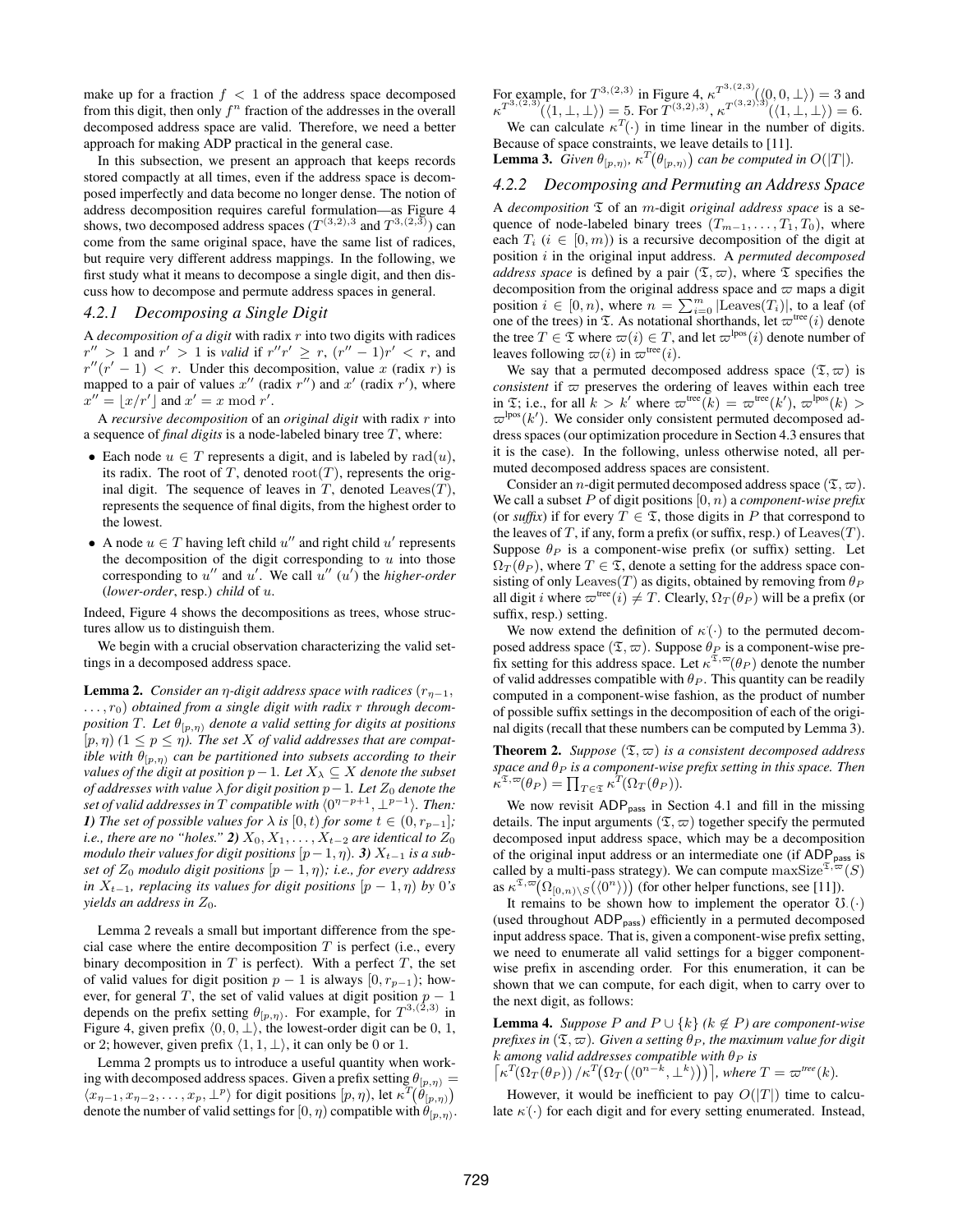we offer an efficient implementation of  $\mathcal{O}(\cdot)$  that incrementally maintains relevant  $\kappa(\cdot)$  results during enumeration. It achieves an amortized running time of  $O(1)$  per setting enumerated. Because of space constraints, we leave the details to [11].

## 4.3 General ADP with Optimization

Given input data in a mixed-radix address space, we now discuss how to carry out a given ADP, with block size  $B$  and memory size M. We assume the cost model in Section 4.1. In general, an optimal strategy may require multiple passes: each pass may choose to decompose its input address space, and may employ filtered reads. The original address space may undergo multiple decompositions and permutations. Because of space constraints, we will only briefly discuss our approach; see [11] for details.

We begin with the task of finding an optimal single-pass plan for ADP<sub>pass</sub>. Given  $(\mathfrak{T}, \varpi)$  and  $\pi$ , algorithm Optimize<sub>pass</sub> finds a plan  $(\mathfrak{T}_{\star}, \varpi_{\star}, \pi_{\star}, A, \beta)$ , where  $(\mathfrak{T}_{\star}, \varpi_{\star})$  represents an address space that is possibly further decomposed from  $(\mathfrak{T}, \varpi)$ , and  $\pi_{\star}$  encodes the permutation equivalent to  $\pi$  in  $(\mathfrak{T}_{\star}, \varpi_{\star})$ . On a high level, Optimize<sub>pass</sub> searches through all viable input segment sizes between B and M. Given digit position  $\beta$  in  $(\mathfrak{T}, \varpi)$  that determines the segment size, we decompose the digit at position  $\beta - 1$  in order to consider additional choices of segment sizes. It can be shown that an optimal plan includes in its action digits A all "out-digits"<sup>3</sup> in  $[0, \beta)$  fully (i.e., with no decomposition). Thus, we consider, as a choice of  $A^{+}$ , every subset of in-digits or components from their decompositions. Finally, we enumerate all choices for A given  $\beta$  and  $A^+$ . This task turns out to be easy because the best choices can be enumerated by filling the gaps between action digits in the output address space, a complete gap at a time, from lower-order to higher-order. Optimize<sub>pass</sub> always finds an optimal plan. See [11] for the detailed algorithm and proofs.

To find a multi-pass strategy, algorithm Optimize<sub>multi-pass</sub> takes a greedy approach. It chooses a plan (not involving filtered reads) for the current pass that leads to a remaining permutation with the lowest estimated "difficulty" which is measured by the memory required to complete the remaining permutation. The key to narrowing the search space for the current pass is the observation that only "in-segment" digits in the input address space and "in-flush" digits in the output address space are worth decomposing. How to ensure optimality for strategies involving multiple passes remains an interesting problem for future research. However, in most experiments we conducted, problems required one or two passes (see Section 5). Hence, to better optimize the two-pass case, we have algorithm Optimize<sub>2pass</sub> which searches through all viable input segment sizes and selects a plan based on cost.

Finally, the overall algorithm ADP (see [11]) calls the three algorithms above and chooses the least-cost plan found among them.

The optimization overhead of ADP is very low in practice. For all experiments of Section 5, optimization took under one second.

## 5 Experiments

We now evaluate ADP experimentally. Its main competitor will be a sorting-based implementation of permutation, which we refer to as SORT.<sup>4</sup> SORT uses the external merge sort algorithm, with the following modifications. When producing intermediate runs,



SORT writes out the input address of each record as a part of this record (so that these address can be used for comparison in subsequent passes). When producing the final result, SORT does not write these addresses. During merge phases, SORT fully utilizes the available memory to read and write in units as large as possible. For in-memory sorting, SORT uses an optimized quick-sort library. We implemented both ADP and SORT in C++.

We conduct experiments in two hardware settings. The first one is a single workstation (Intel i7 8-core 2.8GHz CPU, 8GB RAM, Linux kernel version 3.2.0) with several storage options: an Intel X25-E 32GB SSD, an Intel 320-S 80GB SSD, and a Samsung 840 Pro 256GB SSD. To access the SSDs, we use an ext4 file system without journaling but with direct I/O using the flag O DIRECT. The block size is 4KB. Since experiments on all SSDs show similar results, we will only report results for X25-E here (see [11] for other results). In the following, "SSD" refers to this setting.<sup>5</sup>

The second hardware setting we consider is the "cloud." Specifically, we use an m1.medium machine from Amazon EC2 to permute data stored in S3. We access S3 data through the s3ql file system, which stores files in the unit of blocks on S3. We set the block size to 64KB.

We use primarily two datasets. The first one,  $\mathcal{D}_{TPC-H}$ , derived from TPC-H [12], has following base dimensions:

*order-week part-key supplier-state customer-state order-priority* 574 | 100 | 50 | 50 | 2 The dimension sizes are chosen to reflect reality (e.g., 574 is the number of weeks during years 1995–2005). They are not perfect powers, and they provide a good mix of small and large dimensions. When needed, we vary the dataset size by scaling *orderweek* and *part-key*. The second dataset,  $\mathcal{D}_{v\text{-dim}}$  is designed to study the effect of the number of dimensions: given desired input size  $N$ (in the number of records) and number of dimensions  $d$ , we select  $d$ (in the number of records) and number of dimensions d, we select d<br>radices (each between  $\lfloor \sqrt[d]{N} \rfloor$  and  $\lceil \sqrt[d]{N} \rceil$ ) whose product is closest to N. The record size for both  $\mathcal{D}_{TPC-H}$  and  $\mathcal{D}_{v-dim}$  is 8 bytes.

DTPC-H on SSD We begin by comparing ADP and SORT with a set of experiments for  $\mathcal{D}_{TPCH}$  on SSD. Figure 5a shows the running

<sup>&</sup>lt;sup>3</sup>Here, a position i is out-digit if  $\max \text{Size}^{\mathfrak{T}, \varpi}([0, i)) \geq B$ .

<sup>4</sup>There are two other candidate competitors: Cormen's BPC algorithm [4], and the brute-force strategy mentioned in Section 1. As discussed in Section 6, ADP is consistently better than BPC by a factor of at least 2, so the comparison would not be interesting. The brute-force strategy incurs too many reads and is one to two orders of magnitude slower than ADP for typical problems (see [11] for details), so we do not discuss it here.

<sup>5</sup>Besides SSDs, we have also experimented with a traditional hard drive—a Seagate Barracuda 7200-RPM 250GB HD. While this setting is not what ADP targets, it helps illustrate, through comparison, how ADP exploits the characteristics of SSDs for efficiency. Because of ADP's random accesses, the expectation is that a pass in ADP is much slower than a pass in SORT we indeed see this issue for some permutations. Interestingly, it turns out that for many permutations, this issue is ameliorated because ADP is able to read segments and write partitions that are much longer than a block. Overall, for the same setup in Figure 5a but with HD, ADP has comparable *average* performance as SORT (but may be better or worse for a particular permutation). For Figure 5b with HD, ADP still beats SORT when memory is limited because of fewer passes.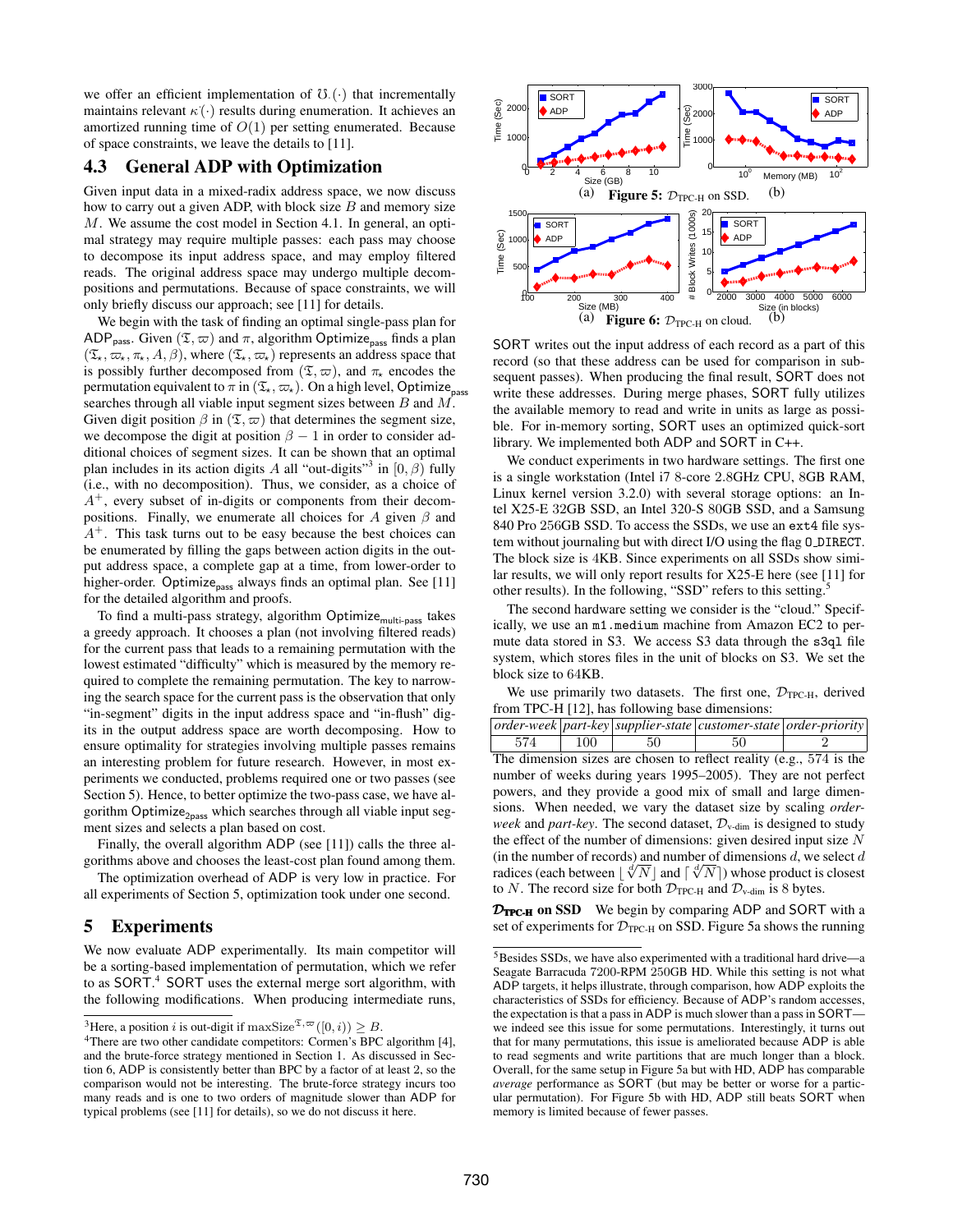



Figure 7: Percentage of permuta- Figure 8: Best single-pass strattions requiring specific numbers of egy with filtered reads (left bar) passes. Darker shades mean more vs. best two-pass strategy (right passes. For each input size, the left bar) when memory size varies, for bar shows the breakdown for ADP; ADP  $(2, 3, 4, 0, 6, 1, 5)$  of radices the right bar shows SORT.

 $(13, 7, 9, 35, 29, 8, 17).$ 

times when we vary the input size (by changing  $f$ ) while keeping memory at 5% of the input size; Figure 5b varies the amount of memory while keeping the input size fixed at 4GB. Each data point for ADP shows the average running time across five random permutations (SORT is oblivious to the permutation being performed).

From Figure 5a, we see that ADP's lead over SORT improves as input size increases: for the smallest input, SORT is around 2.5 times slower than ADP, and for the largest input, it is around 3.6 times slower. Although SORT takes two passes throughout this figure, the culprit is the CPU time spent on sorting, which is still superlinear. In contrast, not only does ADP require only a single pass, it also spends no CPU time on comparisons.

From Figure 5b, we see similar advantages of ADP. For the two smallest memory sizes (460KB and 918KB), ADP uses 2 passes for four of the five randomly chosen permutations, and 1 pass for the last one, while SORT requires 4 and 3 passes respectively; on average, ADP is 2.7 and 2 times faster for these two memory sizes. For all other memory sizes tested, ADP takes only 1 pass, whereas SORT takes 2. Overall, SORT is 2 to 3.3 times slower than ADP.

**DTPC-H on Cloud** We run a similar set of experiments for  $D_{TPC-H}$ on the cloud. Figure 6a shows the running times when we vary the input size while keeping memory at 5% of the input size. Here, the advantage of ADP is similar to what we saw for the SSD setting: for the smallest input size, SORT is around 3.8 times to 2 times slower than ADP. The running times for both algorithms is markedly slower than on the SSD setting because S3's throughput is much lower even with a block size that is 16 times larger. However, like in the SSD setting, there is little difference between random and sequential I/O for S3, so ADP shows similar gains. SORT's running time increases in an almost linear fashion as we increase the input size, whereas ADP has some zig-zags because it chose different number of passes for some permutations.

Finally, we note that running time alone may not be the correct cost metric for this setting, because Amazon S3 actually charges by the amount of data stored and requested. Therefore, to get a clearer picture, we also show, in Figure 6b, the numbers of block I/Os performed for the same set of experiments in Figure 6a. Here, we again see a clear advantage of ADP over SORT.

All Permutations on  $\mathcal{D}_{TPC\text{-}H}$  As the performance of ADP depends on the given permutation, here we study the behavior of ADP for all 119 non-identity permutations for  $\mathcal{D}_{TPC-H}$ . Figure 7 shows the percentage of the permutations requiring a specific number of passes. We fix the memory size at 128KB and vary the input size. We see that the majority of the permutations are "easy" (requiring 1 or 2 passes) for ADP, and they do not get much harder with larger inputs. In contrast, unable to exploit easy permutations, SORT always requires a high number of passes (invariant across permutations) compared with ADP, and even more with larger inputs.

Exploiting the Read/Write Cost Asymmetry Figure 8 compares the costs of the best single-pass strategy (with filtered reads en-



Figure 9: Effect of varying the number of dimensions d in  $\mathcal{D}_{v\text{-dim}}$  on performance on SSD.

abled) and the best two-pass strategy, as we vary available memory. Here,  $\alpha = 1/16$ . In this case, it turns out that the minimum memory needed for a single-pass strategy without filtered reads is around 1.5MB; thus, for all memory sizes plotted in Figure 8, single-pass strategies are only possible with filtered reads. As we decrease memory, more aggressive use of filtered reads (i.e., with bigger waste factors) are needed to stay within a single pass. Thus, we see in Figure 8 that the read portion of the cost of the single-pass strategies continues to rise as memory gets smaller. Eventually (at the smallest memory size plotted in Figure 8), two-pass strategies become favorable again. The optimization built into ADP automatically picks the best strategy in all cases.

 $\mathcal{D}_{\text{v-dim}}$  on SSD In this set of experiments, we fix the input size at 512MB and memory at 5% of the input size, and vary the number of dimensions d in  $\mathcal{D}_{v\text{-dim}}$ . Figure 9a compares the running times of ADP and SORT on SSD. We see that the number of dimensions affects the SORT much more than ADP. ADP is around 2.1 times faster than SORT when  $d = 2$  (this setting is of particular importance as it corresponds to matrix transpose, which has many applications). As  $d$  increases, this gap widens—SORT becomes progressively slower, while ADP remains efficient. When  $d = 11$ , ADP is around 3.1 times faster. Overall, ADP is around 2.1 to 3.4 times faster than SORT.

To further understand where the time is spent, we show in Figure 9b the CPU portion of the running times. While ADP has more complicated address calculation, SORT spends extra time in serializing/deserializing addresses as keys and comparing them. Overall, we see SORT's CPU time rising linearly with  $d$ . We believe we can further widen this gap, since our current implementation of address calculation ADP leaves more room for improvement than the already optimized libraries used by SORT.

Another advantage of ADP is that it writes smaller intermediate results, while SORT has to write keys. This advantage is clearly visible in Figure 9c, which shows the amounts of data written by ADP and SORT. As  $d$  increases, SORT writes more because keys are larger. When  $d = 11$ , for example, SORT needs to perform 30% more block writes than it does when  $d = 2$ . Larger intermediate results can also lead to more passes for SORT, although Figure 9c does not show this behavior. On the other hand, ADP's write size remains flat because ADP stores no keys; it is much lower than SORT also because ADP always takes one pass in this experiment.

## 6 Discussion and Related Work

Variable-Size Records We have so far assumed fixed-size records, which simplify the translation of linearized record addresses into locations within files. There are two methods to deal with variablesize records. The first method is to pad each record to its maximum size, which is simple and efficient if most records are near the maximum size. The second method is to add a level of indexing, e.g., B-tree, to enable translation of logical record addresses to physical locations. Instead of indexing each record, however, we only need to index each segment of records. Moreover, because our writes are appends in the granularity of blocks, we can index an intermediate result file efficiently like a bulk-loading procedure, thereby avoid